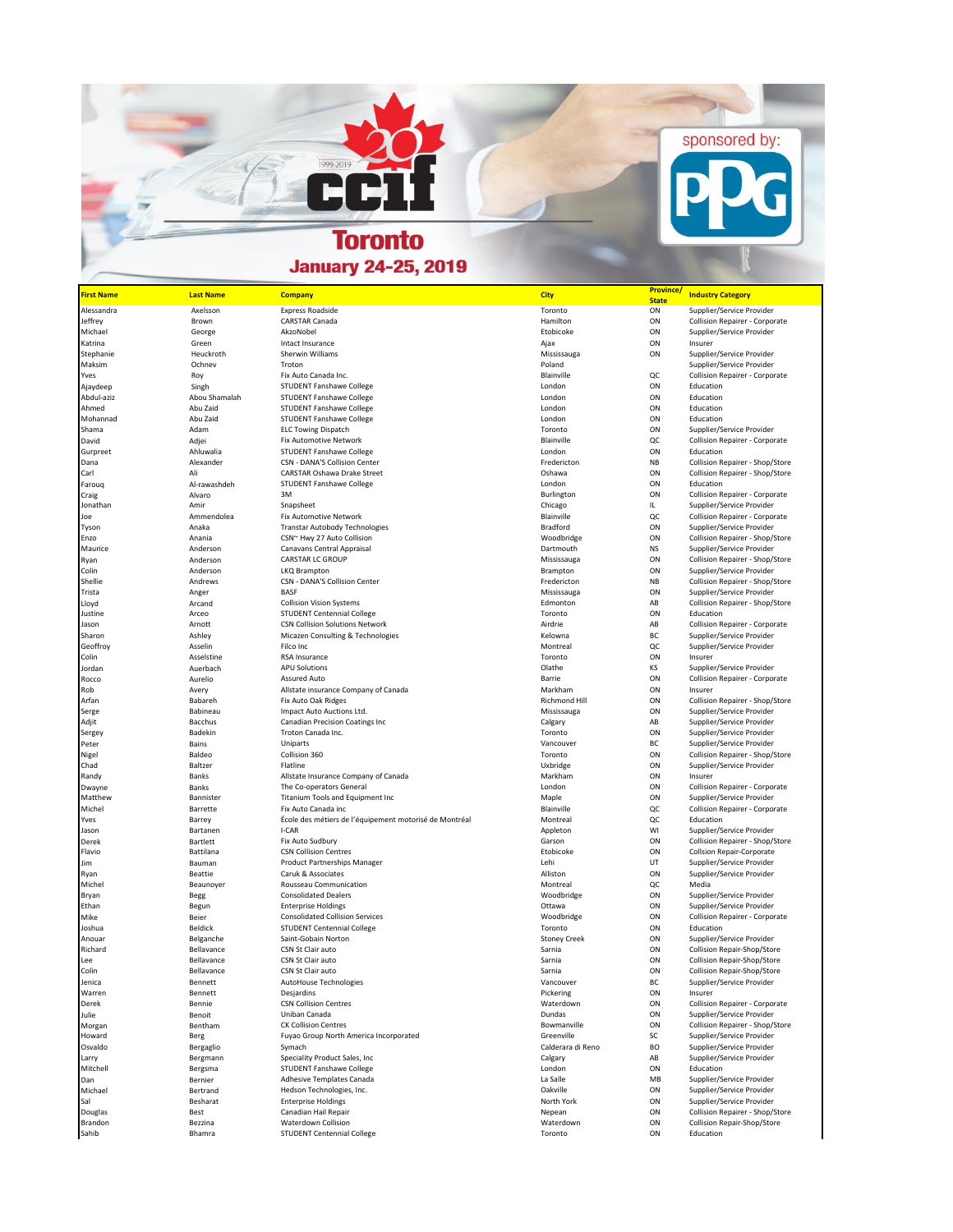Latchmin Bharat The Commonwell Mutual Insurance Group Lindsay ON Insurer INJUM BHUTTA ALU-AUTOTECH Brampton ON Supplier/Service Provider Jun Bi STUDENT Fanshawe College London ON Education Anthony Bianco Assured Automotive Mississauga ON Collision Repairer - Shop/Store Bin Mei STUDENT Centennial College Communication on the Toronto College Toronto College Toronto College College<br>The Manus Add Auto Body Ltd. Barry Bischoff A1 Auto Body Ltd. Calgary AB Collision Repairer - Shop/Store George Sishop Bishop RML Automotive Appraisals Edmonton Edmonton AB Supplier/Service Provider Tom Bissonnette SAAR Saskatoon SK Autobody association Victoria Blakely Don Valley North Collision Repair Centre Markham ON Collision Repairer - Shop/Store Lindsey Bleach Enterprise Holdings Guelph ON Supplier/Service Provider Boisvert Fix Auto Orleans (General Auto Collision Repairer - Shop/Store Provider Provider Provider Provider Pro<br>Bonsor Rondex Ltd (General Auto Orleans ) (General Auto Provider Provider Provider Provider Provider Provider<br> Mark **Bonsor Community Rondex Ltd** Winnipeg MB Supplier/Service Provider Rondex Ltd John Booth MIRKA CANADA INC. Saint-Laurent QC Manufacturer Mike Sorkovich Matematic Advantage Parts Solutions (and the Supplier/Service Provider Matematic Provider Advantage Parts Solutions Control Dundas Dundas ON Supplier/Service Provider<br>Dundary Dundar Schen Schen (CARSTAR Coll omie Goudreau SNAP-ON TOOLS OF CANADA LTD. EQUIPMENT SOLUTIONS Mississauga ON Supplier/Service Provider<br>Antina Supplier/Service Provider John's Unique Auto Body Ltd Studies (Discussion of Collision Repairer - Shop/Store John's Unique Auto Body Ltd Thomas Supplier/Service Provider CosmosSync St Sauveur St Sauveur St Sauveur QC Supplier/Service Provider (Service Provider Supplier/Service Provider Supplier/Service Provider Supplier/Service Provider Supplier/Service Pro -<br>David Boyle Boyle Wawanesa Insurance Sherwood Park Sherwood Park AB Insurer Park AB Insurer<br>Sherwood Paralimore Sherwood CK Collision Centres Terrence **Source Bradimore CK Collision Centres** Bowmanville Bowmanville ON Collision Repairer - Shop/Store Tricia 2012 - Braga Ranshawe College London Discovery London Discovery Collection ON Education Rhonda Bricknell Fix Automotive Network Blainville QC Collision Repairer - Corporate Daniel Broadfoot RSA/Unifund Edmonton AB Insurer Corey Brown APPRENTICE Fanshawe College London ON Education **Advantage Parts Solutions** Justin Brown Brown's Auto Supply Chatham ON Supplier/Service Provider es and the man of the extent of the Boyd Auto Body & Glass and the Mississauga on the Collision Repairer - Corporate<br>Des Browne Mississauga ON Collision Centres Auto Body & Glass Mississauga ON Collision Repair-Corporate<br>V Brandi Brydges Birchwood Collision Centre Winnipeg MB Collision Repairer - Corporate Bill Buckley Fix Automotive Network Blainville QC Collision Repairer - Corporate Daniel Bucko Wawanesa Toronto ON Insurer Chris Bullock Fix Automotive Network Blainville QC Collision Repairer - Corporate Gino 1992 - Gino Buono Pilco Inc<br>Gino Buono Picto Inchesia del Buono Filco Inc<br>1991 - Hancois Catineau Party Advantage Parts Solutions - Catine - Gatineau Gatineau CC Fournisseur/Fournisseur Dennis Burke Canavans Central Appraisal Dartmouth NS Supplier/Service Provider André Cabana AkzoNobel Etobicoke ON Supplier/Service Provider Norman Cabilas STUDENT Centennial College Toronto ON Education Alan Cameron Allstate Insurance Markham ON Insurer Ewen Cameron RSA Canada Oakville ON Insurer Kelvin campbell Chapman Auto Body Ltd Halifax NS Collision Repairer - Shop/Store Tony Canade Assured Automotive Mississauga ON Collision Repair - Corporate oseph Carlaw Carlaw Lawcarlaw Autobody (Campbellford Campbellford ON Supplier/Service Provider Carlaw Carlaw Carlaw<br>Johnnis Carlini CARSTAR WINDSOR (Carlini CARSTAR WINDSOR Windsor Campbellford ON Collision Renairer - Corp Dennis Carlini CARSTAR WINDSOR Windsor ON Collision Repairer - Corporate Vito Carnovale LKQ Corporation Corporation City Corporation Corporation City Corporation City Corporation City Michel Caron Audatex Canada North York ON Supplier/Service Provider Michel Caron AkzoNobel Burlington ON Supplier/Service Provider Michael Carone Carnone's Auto Recycling Aurora ON Supplier/Service Provider E.L.C. Towing Dispatch Solutions Bruce Carrick Carrick Solera Audatex Soleta Audatex Carrick Soleta Audatex Carrick Supplier/Service Provider Supplier/Service Provider Kevin Carter Colorworks Autobody Centers Southampton ON Collision Repairer - Corporate Veronica Carter Hail Specialist Canada Toronto ON Supplier/Service Provider Savana Caruk Caruk & Associates Alliston ON Supplier/Service Provider Joe Carvalho Economical Insurance Waterloo ON Insurer Catelhano Sykes Assistance Services Corp Castellano Sykes Assistance Services Corp Castellano Castelhano Supplier/Service Provider Adam Ceifets Discount Car and Truck Rentals North York ON Supplier/Service Provider April Chadwick SATA Canada Inc. Vaughan ON Collision Repairer - Shop/Store Diane Chaine Progi Trois-Rivieres QC Supplier/Service Provider Dale وDale Chalklin Mare inc. (NAPA/CMAX)<br>Chan Gard-X Automotive Refinish Inc (NAPA) and the montreal Toronto on Supplier/Service Provider (Grand Harbor<br>Chan Gard-X Automotive Refinish Inc (The Toronto Toronto on Supplier Eric Chan Gard-X Automotive Refinish Inc Chan Gard-X Automotive Refinish Inc Toronto ON STUDENT Centennial College Zong Chao Lin STUDENT Centennial College Toronto ON Education Matt Chapman Uniparts OEM Canada Mississauga ON Supplier/Service Provider Keith Chapman Saint-Gobain Norton Stoney Creek ON Supplier/Service Provider en بواري Charchuk Londonderry Collision بواري Londonderry Collision Edmonton و AB Collision Repairer - Shop/Store<br>1990 - Supplier/Service Provider مست Sherwin Williams (Saint Julie Saint Julie مست QC Supplier/Service Prov Month Chartier Sherwin Williams<br>1999 - The Supplier/Service Provider Sherwin Williams<br>1999 - Peter Mississauga CARSTAR LC GROUP - Shephen Mississauga Sherwice Collision Repairer - Shop Eugene Cheng STUDENT Centennial College Toronto ON Education Kyla Chiappetta CAA Insurance Company Thornhill ON Insurer Frank Chiappetta CHC Paint CHC Paint CHC Paint CHC Paint CHC Paint CHC Paint CHC Paint CHC Provider CHC Paint CHC Paint CHC Paint CHC Paint CHC Paint CHC Paint CHC Paint CHC Paint CHC Paint CHC Paint CHC Paint CHC Paint CH Pino Supplier/Service Provider CHC Paint CHC Paint Chiappetta CHC Paint Chiappetta CHC Paint Chiappetta Chiappetta<br>Philode Chin Chiappetta Hail Specialist Canada Chiappetta Chiappetta Calgary Calgary AB Supplier/Service Pr Ricky Chin Chin Hail Specialist Canada Calgary Calgary Calgary AB Supplier/Service Provider (Calgary AB Supplier/Service Provider Chris Chinn Consolidated Collision Services Truro NS Collision Repairer - Corporate on and the Supplier/Service Provider Snapsheet Sandard Chicago (Service Provider Supplier/Service Provider Supplier/Service Provider<br>Chisholm Supplier/Service Provider Advantage Parts Solutions (Supplier/Service Advantage الا) العربية (Chopik Advantage Parts Solutions ) المستخدمة (Beeton ) ON Supplier/S<br>19 Chudy (Centennial College ) Centennia (Ollege ) (Daniel Provider ) (Daniel ) ON Education Daniel **South Contennial College Centennial College** Controllers Controllers on the Chudy Controllers on Chucation Jason Chusing Finixa Canada Concord ON OE Jim Clark Desjardins Insurance Aurora ON Insurer Cole Moncton Cole Audatex (Cole Audatex Provider Audatex Moncton Moncton NB Supplier/Service Provider<br>Commerford Flatline (Commerford Flatline Australian Cole) (Uxbridge Uxbridge ON Supplier/Service Provider Aust Jamie Commerford Flatline Uxbridge ON Supplier/Service Provider Larry Cook Dominion Sure Seal Ltd. Mississauga ON Supplier/Service Provider Marty Coonan LKQ Corporation Brampton ON Supplier/Service Provider Annabelle Cormack cormack recruitment ltd Vancouver BC Supplier/Service Provider Paul Cormier Axalta Coating Systems Shediac Cape Shediac Cape NB Supplier/Service Provider NB Supplier/Service Provider JOHN COSCARELLA FIX AUTO HAMILTON MOUNTAIN Hamilton ON Collision Repairer - Shop/Store Jason Couillard SATA Canada Inc. Vaughan ON Collision Repairer - Shop/Store Ryan Coulson APPRENTICE Fanshawe College London ON Education Isabelle Courteau Rousseau Communication Montreal QC Media Michael Couto Enterprise Holdings London ON Supplier/Service Provider Amanda Cox cormack recruitment ltd Vancouver BC Supplier/Service Provider Nicholas Craig APPRENTICE Fanshawe College London ON Education AutoCanada - Edmonton Alberta Morgan Crome STUDENT Fanshawe College London ON Education Paul Cross Carstar Lindsay /Haliburton/Bancroft Lindsay ON Collision Repairer - Shop/Store Henry Cui Fix Auto Oak Ridges Richmond Hill ON Collision Repairer - Shop/Store Stechanie 1982 - Stechanie Cunningham MacStechanie Stechanie College Control College Toronto College Control C<br>The Stephier/Stechanism Curry College Toronto Data and Basic College College College College Stephier/Stephier<br> James Curry BASF Canada Inc Shawnigan Lake BC Supplier/Service Provider

Collision Repairer - Shop/Store<br>Supplier/Service Provider Collingwood CON Collision Repairer - Shop/Store<br>
Mississauga CON Supplier/Service Provider Collsion Repair-Corporate Fournisseur/Fournisseur de services<br>Supplier/Service Provider Collision Repairer - Corporate Supplier/Service Provider Collision Repairer - Shop/Store<br>Education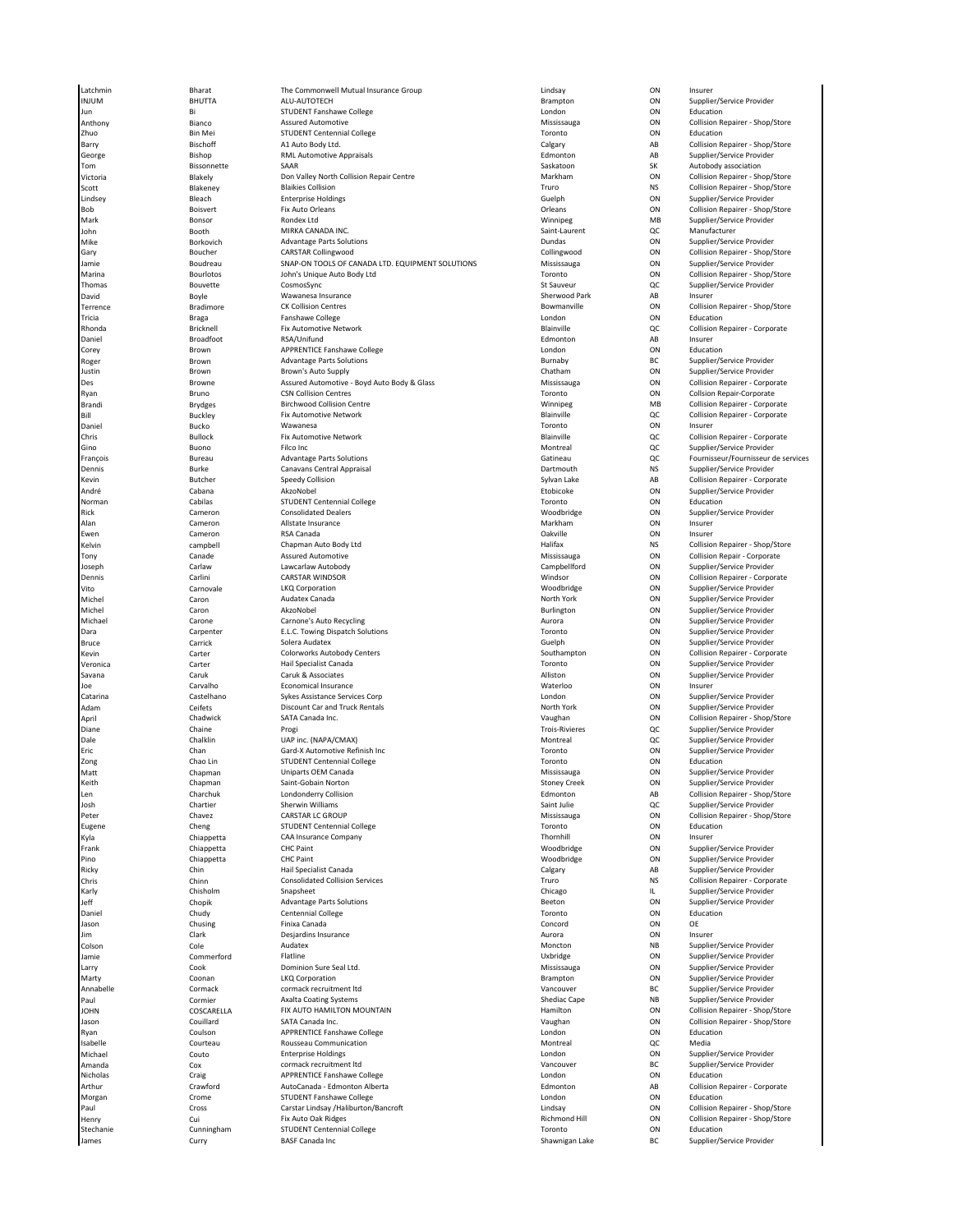Krzysztof Czarnecki Universtiy of Waterloo Waterloo ON Education Joe Da Cunha Allstate Canada Milton ON Insurer Gilles Daigle Greenbank Industries Inc. Greenbank ON Supplier/Service Provider Eric Danberg Boyd Autobody & Glass Winnipeg MB Collision Repairer - Corporate Fred Daoust Akzo Nobel Coatings Etobicoke ON Supplier/Service Provider Ricardo Dash Northbridge Insurance Toronto ON Insurer Mike Davey Fix Automotive Network Blainville QC Collision Repairer - Corporate Bill Davidge CARSTAR Fort Erie ON Collision Repairer - Corporate Tony De Gregorio BASF Canada Hamilton ON Supplier/Service Provider Peter de Ville Impact Auto Auctions Uxbridge ON Supplier/Service Provider Mary Jayn de Villiers Uni-Select Laval QC Collsion Repair-Corporate Mark Degli Angeli Leader Auto Resources LAR Inc. Montreal QC Supplier/Service Provider Hermann Delisle Fix Automotive Network Blainville QC Collision Repairer - Corporate John Deluca Fix Automotive Network Blainville QC Collision Repairer - Corporate Nic 1999 - Microsoft Demars APPRENTICE Fanshawe College London (London London 1999 - Don Education 1999 - Don<br>London On Supplier/Service Provider (Consolidated Dealers 1999) - Consolidated Dealers (Consolidated Dealers 1 Chris Denny Consolidated Dealers Woodbridge ON Supplier/Service Provider Bob Derby Caruk & Associates Alliston ON Supplier/Service Provider Rumeet **STUDENT Fanshawe College** College **London** London ON Education Bucation Tony Desantis Fix Auto Canada Inc. Toronto ON Collision Repairer - Corporate Mikael Desmarais Uniban Canada Dundas ON Supplier/Service Provider Nanak 1982 Dhanoa STUDENT Fanshawe College College Controlled Burger Manak London College Development of Colle Manrajbir Dhillon STUDENT Fanshawe College London ON Education Gurk Dhillon Discount Car & Truck Rentals Toronto ON Other Joe Di Paolo SIMPLICITY MARKHAM Markham ON Collision Repairer - Shop/Store CLAUDIO DI SABATO MIRKA CANADA INC. Saint-Laurent QC Manufacturer Dias **Axalta Coating Systems** Mount Brydges ON Supplier/Service Provider Mike DiBiase Rondex Stoney Creek ON Supplier/Service Provider Chad Dicks Baker`s auto body Ltd. Clarenville ON Collision Repairer - Shop/Store Materdown Collision (Materdown Materdown Materdown ON Collision Repair-Shop/Store<br>Materdown Collision Collision Repairer - Shop/Store Richmond Hill Collision Repairer - Shop/Store Collision Repairer - Shop/Store Jade Dillon Fix Auto Oak Ridges Richmond Hill ON Collision Repairer - Shop/Store James Dobson Don Mor Carstar Automotive London ON Collision Repair-Shop/Store Nathalie Dodd Axalta Coating Systems Ajax ON Supplier/Service Provider Etienne Doguet Sykes Assistance Services Corp London ON Supplier/Service Provider Scott 1986 (Supplier/Service Provider Gard-X Automotive Refinish Inc<br>Dolby Gard-X Automotive Refinish Inc 1986 (Supplier/Service Provider Provider<br>Dominato Precision Marketing (December 2007) Scarborough ON Supplier/Servic Dan Dominato Precision Marketing Scarborough Scarborough ON Supplier/Service Provider Sean **Donaldson Beatterprise Holdings** Communication Care Scarborough ON Supplier/Service Provider Ciaran Downes Saskatchewan Government Insurance Regina SK Insurer James Dreyer APPRENTICE Fanshawe College London ON Education Vince Drouillard ADPS - Advantage Parts Solutions Scarborough ON Supplier/Service Provider Sylvain Carrossier Procolor Carrossier Procolor Carrossier Procolor Laval Laval QC Collsion Repair-Corporate C .<br>Brian Manus Dunlop Brian Rondex Rondex Concord Concord ON Supplier/Service Provider<br>Dunning Speciality Product Sales Supplier/Service Provider Dunning Service Provider Doug Speciality Product Sales Barrie Barrie Barrie ON Supplier/Service Provider Dominique **Subset Community Community Community** Economical Insurance **Community Community Community Community** Community Community Community Community Community Community Community Community Community Community Community Scott W. **Earle** CSN Collision Centres **CON** CONCOLLISION COLLISION COLLISION REPAIRER COMPORATE COMPORATE Glen Eaton Drew Technologies Cherry Hill NJ Supplier/Service Provider Alaa Ebaid STUDENT Fanshawe College London ON Education Ed Genral STUDENT Centennial College<br>
Edgecombe STUDENT Fanshawe College<br>
Edmondson Economical Insurance Dewitt Edgecombe STUDENT Fanshawe College London ON Education Scott Edmondson Economical Insurance Waterloo ON Insurer Troy **Edwards Community Impact Auto Auctions** Community Community Austrians Mississauga ON Supplier/Service Provider on and the state of the STUDENT Fanshawe College (Connor and London and Connor and Education on Education on E<br>Connor Carole Anne (Collision River) Fix Automotive Network (Collision Radication and Blainville (Collision R<br>C Fix Automotive Network (Elliott Fix Automotive Network Blainville Annual Carolision Repairer - Corporate Annua<br>Axalta Coatine Systems (Avalta Blainville Alax Alax Alax Alax ON Supplier/Service Provider Stephen Embrey Axalta Coating Systems Ajax ON Supplier/Service Provider Cory English CANAVANS APPRAISERS LTD St. John's NL Supplier/Service Provider Cory Enriquez Progi Trois-Rivieres QC Supplier/Service Provider Leslie Ettienne [Car-Part.com](https://linkprotect.cudasvc.com/url?a=https%3a%2f%2fCar-Part.com&c=E,1,J0trKeyubwCBGWPNx7HPMLQm8EQjsuaDu-4BybiG1nmoH3ySkt14UhZ_nrHRNkHXCQaFMbHqjCB97OV_tTy7OXiRVV4dnC7RUccvoYHTxw8poePCY9Q,&typo=1) Ft. Wright KY Collision Repairer - Corporate Rousseau Communication<br>
Huw Evans Rousseau Communication Chicago Chicago Chicago Montreal II Sunniler/Service Provider Doug Chicago IL Supplier/Service Provider Snapsheet Snapsheet Supplier/Service Provider Supplier/Service Provider Scott **Fairbairn Centennial College Contennial College** Toronto Toronto ON Education Kevin Falesy CARSTAR Hamilton ON Collision Repairer - Corporate Wayne Faria Don Valley North Collision Repair Centre Thornhill ON Collision Repairer - Shop/Store Andy Feldman Entreprise Holdings Scarborough ON Supplier/Service Provider GREG FENZL CONSOLIDATED DEALERS (GREG FOR Supplier/Service Provider of the CONSOLIDATED DEALERS) CON Supplier/Service Provider Mark Ferrari Biscount Car and Truck Rental Number of Moodbridge ON Supplier/Service Provider ON Supplier/Service Provider<br>Montreal OC Supplier/Service Provider Provider (File of Provider Provider Provider Provider Provider Filice **Filico Inc.**<br>
The Co-Operators Insurance **According to the Control Montreal Control** CC Supplier/Service Provider<br>
Filippone The Co-Operators Insurance **According to the Control Markham** ON Insurer Domenic Filippone The Co-Operators Insurance Markham ON Insurer Mike Firman Maalta Coating Systems کار این این این است که است که است که است که است که است که است که است که است<br>Ron Supplier Supplier ORP CANADA Ron Fisher QRP CANADA Etobicoke ON Supplier/Service Provider Fletcher **Supplemant APPRENTICE Fanshawe College** College London London **College London** College London College London Christener College London Christener College Automotive Recyclers of Canada Christener London College C Steve Fletcher Automotive Recyclers of Canada London ON Supplier/Service Provider Derek Florczyk Assured Automotive Mississauga ON Collision Repairer - Shop/Store Assured Automotive **Michael Forster Automotive Michael Forster Automotive Michael Michael Michael Michael Michael Michael Michael Michael Michael Michael Michael Michael Michael Michael Michael Michael Michael Michael Mich** Adam Forster FinishMaster Canada Inc. Guelph ON Collision Repairer - Shop/Store Maxime Fournier Rousseau Communication Montreal QC Media Jeffrey Francis Wedge Clamp Systems Richmond BC Supplier/Service Provider Danny Frangione CSN-Bemac Autobody Ottawa ON Collision Repairer - Shop/Store Joe Prangione CSN-Bemac Autobody (Subsectional of Collision Repairer - Shop/Store<br>1990 - The Collision Control CSN Collision Centres<br>2001 - Transformation Collection Collision Centres (Subsection Automatic Subsection Autom Rick Fraser CSN Collision Centres Toronto ON Collision Repairer - Corporate VAL FRASSETTO FIX AUTO WELLAND Welland ON Collision Repairer - Shop/Store Nick **Frattaroli Intact Insurance Toronto** Toronto ON Insurer Emile Fremont Color Compass Corporation Compass Corporation Calgary Calgary AB Supplier/Service Provider Color Dave Simplicity Car Care - Head Office المستخدم المستخدم المستخدم المستخدم المستخدم المستخدم المستخدم المستخدم<br>1991 - Collision Repair-Corporate Concours Collision Centres Ltd.<br>- Chestermere Concours Collision Centres Ltd Ken Friesen Concours Collision Centres Ltd. Chestermere Collsion Centres Ltd. Chestermere AB Collsion Repair-Co<br>Cordy Fujiwara Solera Canada (Audatex) – Corporate Corporate Corporate Corporate Corporate Corporate Corporat Jordy Fujiwara Solera Canada (Audatex) Toronto ON Supplier/Service Provider Zoe Fulton Lawcarlaw Autobody Campbellford ON Supplier/Service Provider المست المستقلة المستقلة المستقلة المستقلة المستقلة المستقلة المستقلة المستقلة المستقلة والمستقلة المستقلة والمس<br>Rebecca Fyfe - AutoHouse Technologies - AutoHouse Technologies - Vancouver - BC - Supplier/Service Provider<br>S Steve Schlace Steve Gallace 3M Canada Steve Steve Gallace Steve Surlington CON Supplier/Service Provider Tim Gallant Sherwin-Williams Hamilton ON Supplier/Service Provider Brodie Gardiner Sherwin Williams Hamilton ON Supplier/Service Provider Kyle Garel LKQ Brampton Brampton ON Supplier/Service Provider -<br>Bayden Gebeyehu STUDENT Fanshawe College London London Collective Education of Education<br>Lim College Studies of the Commonwell Mutual Insurance Group Jim Geelen The Commonwell Mutual Insurance Group Lindsay ON Insurer Karen Gelineau Carstar Concord Concord ON Collision Repairer - Shop/Store Jade George STUDENT Fanshawe College London ON Education George Transtar Autobody Technologies

Collision Repairer - Shop/Store Collision Repairer - Shop/Store Cambridge 

ON Collision Repairer - Corporate<br>
OC Media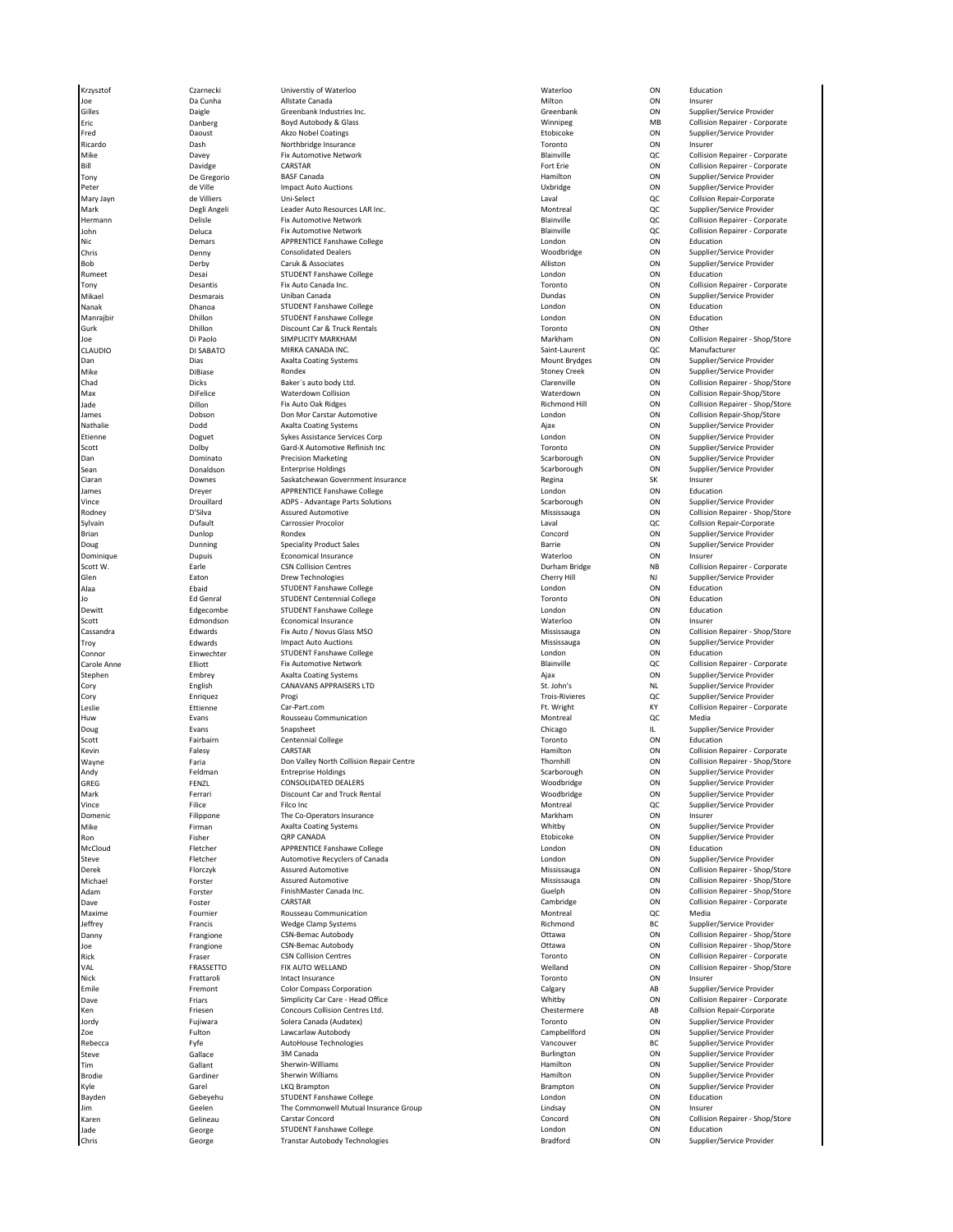Sean Gergets Snapsheet Chicago IL Supplier/Service Provider Vern Servais Fix Automotive Network (Gervanism Blainville – QC Collision Repairer - Corporate Corporate (Gerva<br>1991 - Gibbings Finixa/Transtar – Finixa (Transtar – Calgary – Calgaring AB Supplier/Service Provider Toni Gibbings Finixa/Transtar Calgary AB Supplier/Service Provider MATT GIBSON Flatline Uxbridge ON Supplier/Service Provider Giles Giles Giles Midtown Auto Body Ltd. Elrose Elrose SK Collision Repairer - Shop/Store Shop/Store Shop/Store<br>Gillard Sesjardins Designins Designins of Designins Brampton Stampton Stampton Shop Store Collision Repairer S Harvey Gillard Desjardins Brampton ON Insurer Michael Silliland AutoHouse Technologies (AutoHouse Technologies Supplier/Service Provider BC Supplier/Service Provider AutoHouse Technologies (AutoHouse Technologies AutoHouse Technologies AutoHouse Technologies AutoHouse Frank Gobbato Formula First Collision Computer of Collision Repairer - Shop/Store Collision Repairer - Shop/Store<br>Government Computer Consolidated Dealers Computer Store Collision Accordision Collision Repairer Supplier/Se Steve Goegan Consolidated Dealers Woodbridge ON Supplier/Service Provider Stefan Goetz-Parent TetriMedia termine dia termine di Stefan Toronto ON Media Danielle Goyette École des métiers de l'équipement motorisé de Montréal Montreal QC Education Jason Gray Transtar Autobody Technologies Bradford ON Supplier/Service Provider Bill Gray Gray CGIC/COSECO/CUMIS CONNECL STATE Mississauga ON Insurer Don Gray Fix Auto Stratford Stratford ON Collision Repairer - Shop/Store Tony Greco Aviva Canada Chomedey QC Insurer Everett Supplier/Service Provider The TED Group The TED Group Communication of the Control of MB Supplier/Service Provider Bret Greenwood The TED Group Winnipeg MB Supplier/Service Provider Terry Groves 3M Canada London ON Supplier/Service Provider Sebastian Gruneantu Gard-X Mississauga ON Collision Repairer - Shop/Store Al Guarino Leon's Auto Body Inc. North York Collision Repairer - Shop/Store First Choice Auto Repair Systems Erwin Guevarra STUDENT Centennial College Toronto ON Education Ken Gulley Axalta Coating Systems (Ajax Ajax ON Supplier/Service Provider)<br>Gurhacki Dvnabrade. Inc. (Ajax Clarence NY Manufacturer NY Manufacturer Jeff Gurbacki Dynabrade, Inc. Clarence NY Manufacturer Emmanuel Gyebi Fix Automotive Network Blainville QC Collision Repairer - Corporate STUDENT Fanshawe College<br>
Unioarts OEM Canada<br>
Unioarts OEM Canada London ON Activities Provider Provider Activities Activities Activities Activities Activi Anne **Mississauga Channe Hall Channe Uniparts OEM** Canada Channe Channe Mississauga ON Supplier/Service Provider Rod Nallet Herbers Autobody **Edmonton Berns Autobook AB Collsion Repair** Rod Edmonton AB Collsion Repair Julan Hamid STUDENT Centennial College Toronto ON Education Azim Naque Enterprise Holdings Azim Azim North York ON Supplier/Service Provider Azim Azim Azim Haque Azim Bag Harkrishan Harkrishan STUDENT Fanshawe College London ON Education Greater Toronto Appraisal Inc.<br>
Whitelaw Automotive and Industrial Supply<br>
Whitelaw Automotive and Industrial Supply **Witeld Accompany Supplier Accompany Supplier/Service Provider** Neil Harrison Whitelaw Automotive and Industrial Supply Woodstock ON Supplier/Service Provider Sean Hartin Carstar Lindsay /Haliburton/Bancroft Lindsay ON Collision Repairer - Shop/Store Teddy **Haynes** Haynes Vale National Training **Arlington Communist Parameter Communist Parameter** Communist Parameter Jay Hayward CSN Collision Centres Toronto ON Collision Repairer - Corporate DARRIN Heise PBE Distributors London ON Supplier/Service Provider Rick Nississauga – Hellmann – Nissan Canada Inc Mississauga – Mississauga – ON OE Bruce Hemstreet Badlands Collision Management Group Lethbridge AB Collision Repairer - Shop/Store Parryl Memstreet CARSTAR Red Deer Cannon of Canada Carryl Red Deer AB Collision Repairer - Shop/Store (Shop) Store<br>Neil Carryl Hemderson Allstate Insurance Company of Canada Canada Kingston Kingston Collision Resurer Colli -----,<br>Neil Henderson Allstate Insurance Company of Canada Kingston Kingston<br>Craig Hendry Wendell Motors Mike Heska Absolute Auto Appraisals Toronto ON Collision Repairer - Shop/Store Philip Heuckroth Axalta Coating Systems Axalta Coating Systems And Axamedeus Ajax ON Supplier/Service Provider Glenn Hickey Auto Parts Network St. John's NL Collision Repairer - Shop/Store ISUDENT Centennial College (STUDENT Centennial College Toronto Toronto ON Education College Toronto ON Education<br>The Supplier/Service Provider Toronto ON Supplier/Service Provider Mike Same Hildebrand Greenbank Industries Inc. Channel Communication of Greenbank Greenbank ON Supplier/Service Provider Trisha **Hileman QRP Canada** CRP Canada Communication of Chernal Communication on Other Athena Hilts Fix Automotive Network Blainville QC Collision Repairer - Corporate Shelley Hofer Fix Auto Barrie North Barrie ON Collision Repair-Shop/Store مات المسابق المسابق المسابق المسابق المسابق المسابق المسابق المسابق المسابق المسابق المسابق المسابق المسابق ال<br>Darryl Markham Hoo Sherwin Williams automotive the state of the Markham Markham ON Supplier/Service Provider Darryl **Markham Constants automotive Constants automotive** Markham Markham ON Supplier/Service Provider Ahadq Hoosain Centennial College Toronto ON Education «мач<br>Patrick Hope CARQUEST Canada CARQUEST Canada Canada Canada Canada Canada Canada Canada Canada Canada Canada Canada Canada Canada Canada Canada Canada Canada Canada Canada Canada Canada Canada Canada Canada Canada Can Adam Horvath STUDENT Centennial College Toronto ON Education Monica Horvath-Cekolj CARSTAR Hamilton ON Collsion Repair-Corporate David Hosaki Audatex Canada North York ON Supplier/Service Provider Ralph **Hosker Belron Canada** Belron Canada And Collision Repairer - Corporate Corporate Sindy Noule Houle Uniban Canada Laval Description of Laval Laval QC Service provider ت المستشرف المستشرف المستشرف المستشرف المستشرف المستشرف المستشرف المستشرف المستشرف المستشرف المستشرف المستشرف ا<br>Shevel Strugger Strugger Strugger Strugger Strugger Strugger Strugger Strugger Strugger (MB Supplier/Service Steven 1986 (Steven Hudey TRI J Consulting and Management Numer Steven Management Winnipeg MB Supplier<br>Maurice 1986 Hupe Feonomical Insurance Management Maurice Ottawa Ottawa ON Insurer Maurice Hupe Economical Insurance Ottawa ON Insurer STUDENT Centennial College **The College College Toronto** Toronto **College Toronto** ON Education<br>
Collinewood CSN Blue Mountain Collision **College Toronto Collinewood** ON Collision Repair-Shop/Store Albert Collingwood Hutten CSN Blue Mountain Collision Collision Collingwood Collingwood ON Collingwood ON Colli<br>Albert Collingwood Collision Repair-Shop Repair-Shop Providence Collingwood (Discussion Repair-Shop Repair-Sho Mannetta Fix Auto Windsor East Communic Control on Collision Repairer - Shop/Store<br>1991 - The Shop of Shop Collision Repairer - Shop/Store<br>2001 - Dome On Collision Repairer - Corporate Sameer Iqbal Speedy Collision - Belron Canada Markham ON Collision Repairer - Shop/Store Titanium Tools and Equipment Inc Maple **Maple Constitution Constitution**<br>Fix Automotive Network Trina 1992 - Irwin 1992 Fix Automotive Network Blainville Blainville Repairer - Corporate Corporate Corporate Theresa Jachnycky Gateway Auto Body Winnipeg MB Collision Repairer - Shop/Store Tyler Jacklyn Bodyshop Connect Barrie ON Supplier/Service Provider Fix Auto Ottawa Central **Fix Auto Ottawa Central Central Central Central On Collision Repairer - Shop/Store**<br>Autoquip Canada **Auto Central Ottawa On Supplier/Service Provider** Wayne James Autoquip Canada Newmarket ON Supplier/Service Provider Brent Jamieson Axalta Coating Systems Ajax ON Supplier/Service Provider Louise Jarry Uniban Canada Dundas ON Supplier/Service Provider Robert Jasper CARSTAR Canada Hamilton ON Collsion Repair-Corporate EASTGATE FORD CSN COLLISION<br>Auto Electric Service Ltd. Bob Jaworski Auto Electric Service Ltd. Regina SK Supplier/Service Provider JJ Jayanti Solera Canada (Audatex) Toronto ON Supplier/Service Provider Larry Jefferies Jefferies Consulting Dundas ON Supplier/Service Provider Leanne Jefferies Certified Collision Care/Assured Performance Network Dundas ON Supplier/Service Provider Miguel **Scarborough Community Community** Jimenez **Caraborough Community Community Community** Community Carborough ON Supplier/Service Provider Ryan Johnson CSN Collision Tilbury /Chatham Tilbruy ON Collision Repairer - Shop/Store .<br>At the Maple Ridge BC Supplier Research DCI Solution Canada Inc.<br>Are Mississauga Missan Canada Inc Jarred Jones Nissan Canada Inc Mississauga ON OE Jeff Jones CSN-Jones Auto Body London ON Collision Repairer - Shop/Store Daniel Jonsson CARSTAR Winnipeg MB Collision Repairer - Shop/Store CARSTAR CONSTAR CONSTRUCT CONSTRUCT CONSTRUCT CONSTRUCT CONSTRUCT CONSTRUCT CONSTRUCT CONSTRUCT CONSTRUCT CONS<br>The TED Group Construct Construct Construct Construct Construct Construct Construct Construct Construct Const Darrin Jorowski The TED Group Winnipeg MB Supplier/Service Provider Jean-Marc Julien CARSTAR Canada Hamilton ON Collision Repairer - Corporate Thomas Julius Car-Parts.com Fort Mitchell KE Collsion Repair-Corporate Robin Juns CARSTAR LC GROUP Mississauga ON Collision Repairer - Shop/Store Peter **Salantzis Chanada** Aviva Canada **Avita Canada Chanada Chanada Chanada Chanada** Markham ON Insurer Mike Saplaniak Mike Uniparts O.E.M. Canada Mississauga Communication on Supplier/Service Provider on Supplier/Service Provider Khalil Kastiro STUDENT Fanshawe College London ON Education

Supplier/Service Provider ON Collision Repairer - Shop/Store **Collision Repairer - Shop/Store** Richmond Hill **Simplicity CON** Collision Repairer - Corporate<br>
Markham **COLLISION** Collision Repairer - Shop/Store ON Collision Repairer - Shop/Store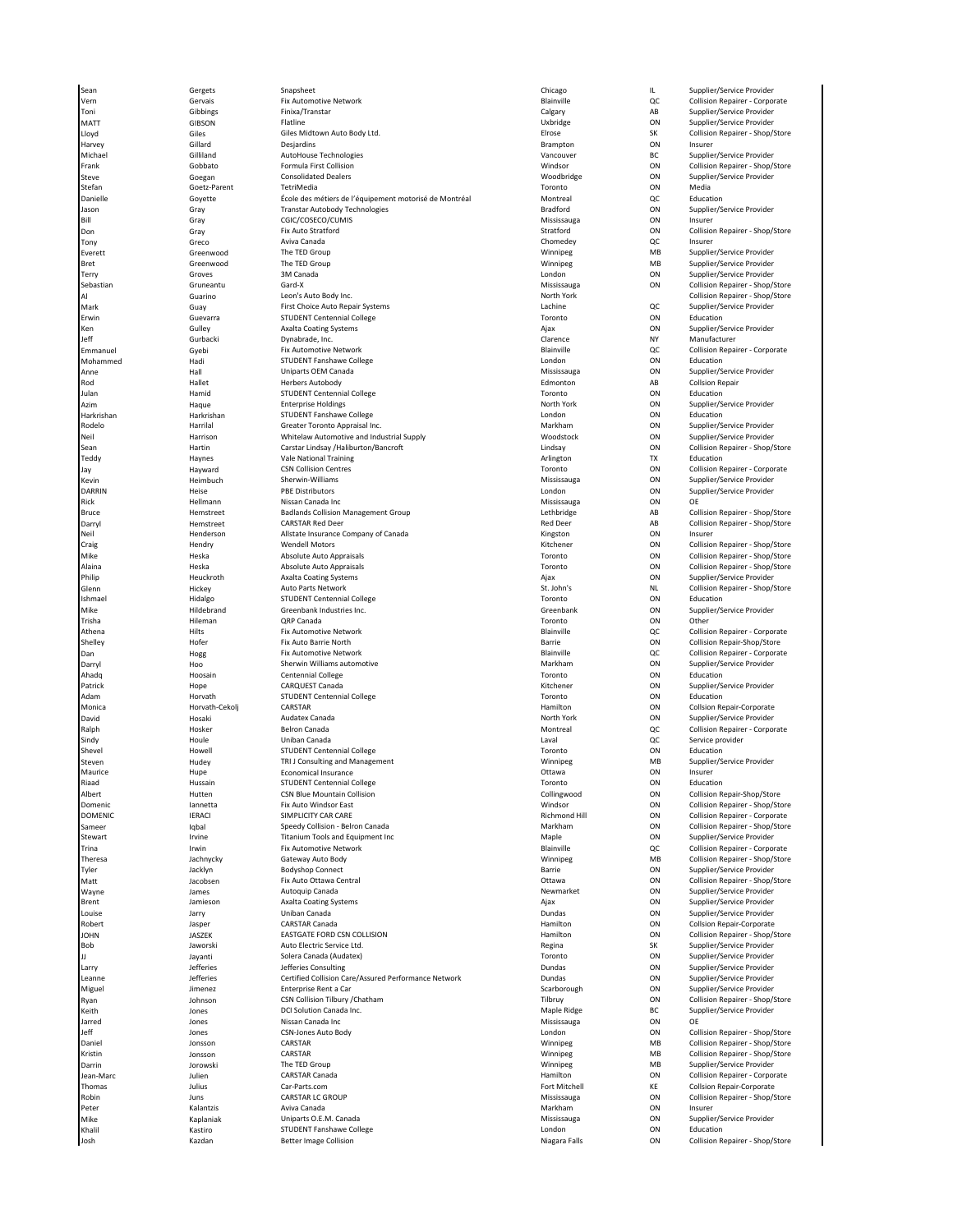Ryan MB Collision Repairer - Corporate Boyd Autobody & Glass Sales Microsoft Munipeg MB Collision Repairer - Corporate Dale Keizer CSN Keizers Collision Sackville NS Collision Repairer - Shop/Store Mike Kennelly Fanshawe College London ON Education Elizabeth Kepes Royal & Sun Alliance Toronto ON Insurer SHEIK KHAN AFFINITY LUXURY CAR RENTALS Toronto ON Supplier/Service Provider Gautam Khosla Students<br>
Khosna Fanshawe College Vinujan Khruparan STUDENT Centennial College Toronto ON Education Dustin King Saint Gobain Burlington ON Supplier/Service Provider Stu Nein Klein Fix Automotive Network and the Studie Blainville (Callision Repairer - Corporate Corporate Automotive Network Studies and Blainville (Callision Repairer - Corporate Corporate Corporate Automotive Network of المستقال المستقلة المستقلة المستقلة المستقلة المستقلة المستقلة المستقلة المستقلة المستقلة المستقلة المستقلة وال<br>1997- 1997 - CARSTAR Fredericton CARSTAR Fredericton و CARSTAR Fredericton و Fredericton و Fredericton و CARS Steve Knox CARSTAR Fredericton Fredericton NB Collision Repair-Shop/Store Tony Moebel Moebel's Carstar (Geodel's Carstar Moebel's Carstar Moebel's Carstar Moebel's Carstar Moebel's Carstar<br>Tony Montreal OC Supplier/Service Provider<br>Montreal OC Supplier/Service Provider John Koklis UAP inc. (NAPA/CMAX) Montreal QC Supplier/Service Provider Jason Konner Entreprise Holdings Ottawa ON Supplier/Service Provider Manitoba Public Insurance<br>Darrell Manitoba Public Insurance Numeron Numeron Communication of MB Insurer Manitoba Public Insurer<br>Manitoba Public Insurance Numeron Pointe-Claire QC Collision Repairer - Corporate Andrew Kost Carworx Pointe-Claire QC Collision Repairer - Corporate Kelly Kostynyk Gateway Auto Body Winnipeg MB Collision Repair-Shop/Store Roland Kruyff Finishmaster Amaranth ON Supplier/Service Provider Tiera Kunz CIC Lehi UT Other-Association Lori Kwapich Fix Automotive Network Blainville QC Collision Repairer - Corporate العالم (Labanovich CARSTAR CON) CARSTAR (Leff Media of Hamilton Collision Repairer - Corporate<br>Anthony Collision Collision 360 Inc Collision South Collision South Collision Repairer Provider Corporate Corp Anthony **Example 2** Laboni Collision 360 Inc The Supplier of Toronto Toronto ON Supplier/Service Provider Michael LaCalimita Majikdent Beeton ON Collision Repairer - Shop/Store Caroline Lacasse Upsylon / I-CAR Montreal ON Other Roch CoreLogic CoreLogic Toronto Toronto ON Supplier/Service Provider CoreLogic CoreLogic CoreLogic CoreLogic Bill **Example 20 Insurance** Controller Management Controller Controller Controller Controller Controller Controller Controller Controller Controller Controller Controller Controller Controller Controller Controller Control Corinne Lagueux Speedy Collision Montreal QC Collision Repairer - Shop/Store Katia 2001 - Laliberte Assistenza International Assistenza International Assistenza International Assistenza International Assistenza International Montreal Montreal QC Supplier/Service Provider James Lam Assist Plus Toronto ON Supplier/Service Provider Erik Lamb Caruk & Associates Alliston ON Supplier/Service Provider TIFANI LANE ALLDATA Las Vegas NV Supplier/Service Provider Rob Lang Lang Automotive Retailers Association<br>- BC Other Burnaby BC Other<br>- Ziyang Lang (Apple) STUDENT Centennial College National Scription on Education STUDENT Centennial College and College and College Toronto Consolidated Dealers Consolidated Dealers Consolidated Dealers Consolidated Dealers Consolidated Dealers Consolidated Dealers Consolidated Dealers Consolidated Dea Tom Langton Consolidated Dealers Woodbridge ON Supplier/Service Provider Don Larocque MItchell Pickering ON Supplier/Service Provider Fabrice Larose CosmosSync St Sauveur QC Supplier/Service Provider - Patrick Matter Latreille Matter Discount Discount (Patrick Provider Pointe-Claire Claire CC Supplier/Service Provider<br>Patrick Latreille Discount (Patrick Provider Provider Provider Provider Provider Provider Provider Pro ClaimsCorp ClaimsCorp ClaimsCorp ClaimsCorp ClaimsCorp ClaimsCorp ClaimsCorp ClaimsCorp ClaimsCorp ClaimsCorp ClaimsCorp ClaimsCorp ClaimsCorp ClaimsCorp ClaimsCorp ClaimsCorp ClaimsCorp ClaimsCorp ClaimsCorp ClaimsCorp Cl Grant Chaurings Chaurings Enterprise Rent a Car Scarborough Carborough ON Supplier/Service Provider Cameron Lavender BASF Canada L'Amable ON Supplier/Service Provider Cameron 1992 (Cameron Lawrence CSN CSN Cameron CSN Cameron Cameron Collision Repairer - Corporate<br>Compairer Corporate CSN Collision Centres Corporate Corporate Toronto Toronto ON Collision Repairer - Corporate Lianne Le Rue CSN Collision Centres Toronto ON Collision Repairer - Corporate John Leclair G2S Equipment Mississauga ON Supplier/Service Provider Philippe Lefebvre Speedy Collision Montreal QC Collision Repairer - Corporate Bob Leibel Sherwin-Williams Canada, Inc (Automotive Division)<br>1960 Lepera Muto Calimco<br>Mike Lerue Lerue Din-Select Inc. Joe Lepera Auto Claimco Oakville ON Supplier/Service Provider Mike Lerue Uni-Select Inc. Dartmouth NS Supplier/Service Provider Eric Leveillé UAP inc. (NAPA/CMAX) Montreal QC Supplier/Service Provider Kevin Lewis Audatex Canada Toronto ON Supplier/Service Provider Chipo **Lewis Chipo Lewis** Intact Insurance **Chipo Chipo Chipo Chipo Chipo Chipo Chipo Chipo Chipo Chipo Chipo Chipo Chipo Chipo Chipo Chipo Chipo Chipo Chipo Chipo Chipo Chipo Chipo Chipo Chipo Chipo Chipo Chipo Chipo Ch** Sam and the Sam London College College College College College College London College London College College College Jeff Lieberman Fix Automotive Network Blainville QC Collision Repairer - Corporate Monte **Mitchell International** Mitchell International Chronic Communisty Mississauga ON Supplier/Service Provider Kevin Lippert-Green Gard-X Mississauga ON Collision Repairer - Shop/Store Justice Centennial College Jiansheng Liu STUDENT Centennial College Toronto ON Education Louie LIU Axalta Coating Systems Ajax ON Supplier/Service Provider Yannick Loof Impact Auto Auctions Mississauga ON Supplier/Service Provider Vicky Lorbetskie Fix Auto Ottawa Airport/Gloucester Ottawa ON Collision Repairer - Shop/Store Luztono **Discount Car and Truck Rentals NacDonald** STUDENT Fanshawe College Kato MacDonald STUDENT Fanshawe College London ON Education Bruce MacKenzie PPG Canada Inc. Surrey BC Supplier/Service Provider ITW Evercoat **Supplier/Service Provider** Controller MacLeod ITW Evercoat Controller ON Supplier/Service Provider<br>
Saint Louis **Controller Controller Service Provider** Supplier/Service Provider Mahoney Bitteprise Holdings Saint Louis Saint Louis MI Supplier/Service Provider Saint Louis MI Supplier/Service Provider vince Maida Desjardins General Insurance Group<br>Mississauga Desjardins General Insurance Group<br>Narik Mailk Mailklent Mailklent Mailklent Magnus Reeton ON Collision Renairer - Shon/Store Andrew Majik Majikdent Beeton ON Collision Repairer - Shop/Store Wesley Major Fanshawe College London ON Education Brad Mallon وMallon Enterprise Holdings Inc<br>Brad Mallon Enterprise Holdings Inc Mont-Royal Hamilton وMont-Royal Control Collision Repairer - Corporate<br>Tony Mammone CARSTAR Canada Tony Mammone CARSTAR Canada And Controlled Mamilton Collision Repairer - Corporate Ryan Mandell Mitchell International Uxbridge Supplier/Service Provider Wanja Mann Media Matters Incorporated Peterborough ON Media Daphne Marcil Axalta Coating Systems Glen Mills PE Supplier Axalta Coating Systems<br>Regina Auto Body Michael Mario Regina Auto Body Regina SK Collision Repair-Shop/Store John Marlowe Sync Mobile Solutions (Specific and Mississauga ON Supplier/Service Provider<br>John Marrello APU Solutions (Specific and Park Overland Park KS Other Marrello Eric Marrello APU Solutions Overland Park KS Other Richard Marsh CSN Brimell Scarborough ON Supplier/Service Provider CSN Collision Tilbury/Chatham CSN Collision Repair-Shop/Store<br>
Scarborough Collision Collision Repair-Shop/Store<br>
Scarborough Cathorough ON Supplier/Service Provider Rachel **Enterprise Holdings Scarborough Scarborough** ON Supplier/Service Provider Scarborough ON Supplier/Service Provider Chris Massey CARSTAR Canada Chris Cobourg Cobourg Cobourg ON Collision Repairer - Corporate Corporate Corporate<br>Rodica Corporate Matei Wedge Clamp Systems Christian Christian Richmond Richmond BC Supplier/Service Provider Rodica Matei Wedge Clamp Systems Richmond BC Supplier/Service Provider Catherine Mathewson APPRENTICE Centennial College **Toronto** Toronto ON Education<br>Catherine Mathewson CARSTAR Canada College **Toronto Hamilton** ON Collsion Repair-Corporate Vincent **Matozzo CARSTAR Canada** Canada Hamilton Collsion Repair-Corporate Collsion Repair-Corporate CARSTAR Canada Carla Matta Audatex Canada Toronto ON Supplier/Service Provider Bill Matthews Axalta Coating Systems<br>1991 - Mathews AkzoNobel (According Systems and Delity of Surprise Mint Hill NC Supplier/Service Provider<br>1991 - Deirdre Supplier/Service Provider (According According Surprise Surpris Deirdre Mayhood AkzoNobel Surprise AZ Supplier/Service Provider Tiger Auto Parts و Tiger Auto Parts Scarborough و Scarborough ON Supplier/Service Provider<br>A1 Auto Body Ltd. و AB Collision Repairer - Shop/ Mark McAlister A1 Auto Body Ltd. Calgary AB Collision Repairer - Shop/Store Manusch McCormack Automotive Retailers Association<br>McCormack Automotive Retailers Association Burnaby Burnaby Burnaby BC<br>Tony Concord Tony McCoubrey Rondex Concord ON Supplier/Service Provider

Jack Kazmierski Rousseau Communication Burlington ON Media Woodbridge **CRAIG CON** Collision Repairer - Corporate<br>Blainville COLLISION Repairer - Corporate Collision Repairer - Corporate Supplier/Service Provider Collision Repairer - Shop/Store<br>Supplier/Service Provider Etobicoke Mangiardi Enterprise Collision Repairer - Corporate<br>Peterborough ON Media Supplier/Service Provider<br>Other Supplier/Service Provider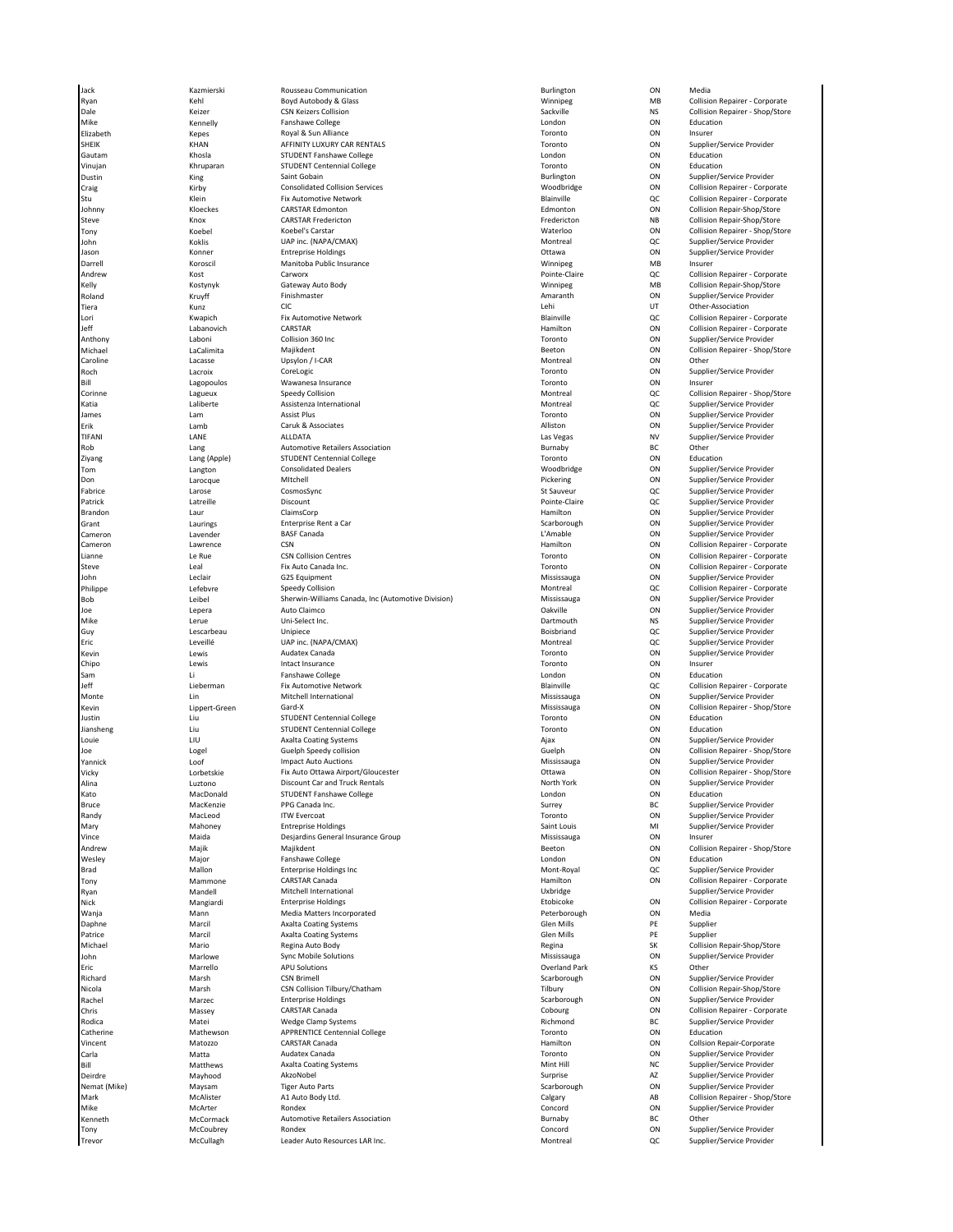Malharkumar Patel STUDENT Fanshawe College London ON Education

Sean McIntosh Kirmac Collision & Autoglass Corporate Repairer - Corporate Port Moody BC Collision Repairer - Corporate Mark McIntosh Kirmac Collision & Autoglass Coquiitlam BC Collision Repairer - Corporate Lenard **McIntyre Intact Insurance** Channel Contains and Ottawa ON Insurer Colin 1992 McKenzie Reid Brother's Collision Centre Arnprior Arnprior 1993 Collision Repairer - Shop/Store Arn<br>1997 McKnight The Co-operators Group Insurance Company 1998 Markham 1998 ON Insurer Sary 1988 McKnight The Co-operators Group Insurance Company 1988 Markham 1988 ON Insurer<br>Group McChail Markham Onlision Centre Corporate Minnipeg Markham 1988 Collision Repairer - Corporate Joel McPhail Birchwood Collision Centre Corporate Winnipeg MB Collision Repairer - Corporate Tony McQuillan LEADER AUTO RESOURCES LAR INC Montreal QC Supplier/Service Provider en Mehdizadeh Discount Car and Truck Rentals (North York North York ON Supplier/Service Provider of Supplier/S<br>2011 - Mehdizadeh STUDENT Fanshawe College (North Provider Provider Provider Provider Provider)<br>19 - Stevin Pro STUDENT Fanshawe College JOE MENNA 1960 Toronto ON Collision Repairer - Shop/Store MICHAEL MENNA CARSTAR DOWNSVIEW KING CITY ON Collision Repairer - Shop/Store Ontario Collision Carstar Rymal and Gage **Collision Collision Repairer - Shop/Store** Collision Repairer - Shop/Store<br>
Hamilton Ontario Collision Repairer - Shop/Store **Collision Repairer - Shop/Store** Collision Repairer oning the mercanti of the Collision Carstar Rymal and Gage and the Hamilton Collision Repairer - Shop/Store Collision Repairer - Shop/Store<br>Tony Mercanti Ontario Collision Carstar Rymal and Gage Hamilton Collision Repairer Remo Serventi Serventi Collision Carstar Rymal and Gage Collision Collision Repairer - Shop/<br>Remo Supplier/Service Provider Supplement Supplier Serventian Costa Mesa Costa Mesa CA Supplier/Service Provider Brad Mewes Supplement Supplement Costa Mesa Costa Mesa CA Supplier/Service Provider Charlie Michaud Consolidated Dealers (Charlie Moodbridge ON Supplier/Service Provider<br>Charlie Michaud SprayMax Santa SprayMax (Charlie Supplier/Service Provider Claude Michaud SprayMax Ste -Julienne QC Supplier/Service Provider Jodi Miller Enterprise Rent-a-Car Newmarket ON Supplier/Service Provider Contribution of the Milne Atlantic Air Cleaning Specialists (Grand Bay-Westfield MB Supplier/Service Provider<br>Milne Milne Atlantic Air Cleaning Specialists<br>Mike Milnardi Global Finishine Solutions (Grand Bay-Westfield Wil Michard Minardi Minardi Global Finishing Solutions Communications of the Supplier/Service Provider of the Supplier/Service Provider Marc-André Minat Assistenza International Montreal QC Supplier/Service Provider Robert Minotti Fix Auto Rexdale Thornhill ON Collision Repairer - Corporate Mike Minotti Fix Auto Rexdale Thornhill ON Collision Repairer - Corporate Vinesh Mistry Impact Auto Auctions Mississauga ON Supplier/Service Provider Manitoba Public Insurance Noor Mohamed STUDENT Fanshawe College London ON Education سرت المسلس للمسلس للمسلس للمسلس المسلس المسلس المسلس المسلس المسلس المسلس المسلس المسلس المسلس المسلس المسلس ا<br>Mohamoud Mohamoud Fix Auto Richmond Hill<br>Mohamoud Fix Auto Richmond Hill Dushanth Mohanachandaran STUDENT Centennial College Toronto ON Education Abdul Moizkhan STUDENT Centennial College Toronto ON Education Barry Champ Mok Mok Velocity Auto Body Communication of Markham Markham ON Collision Repairer - Corporate )<br>Dave Molzan Peace Hills General Insurance Company and Edmonton Edmonton AB Insurer<br>Cen (Red) Cambridge Complies Ken (Red) Moore Rondex Cambridge ON Supplier/Service Provider Jeff Moore CSN Collision Centres Georgetown ON Collision Repairer - Corporate Claudia Morgillo Fix Auto / Novus Glass MSO Mississauga ON Collision Repairer - Shop/Store Michael 1992 Morrison 1992 Catastrophe Solutions International St. Louis St. Louis MO Collision Repairer - Corporate<br>1992 Step Morton 1992 Dominion Sure Seal Ltd. Northern Mississauga Mississauga Don Supplier/Service Provi Greg Sure Morton Morton Dominion Sure Seal Ltd. Mississauga Mississauga CON Supplier/Service Provider Don Morton Don Mor Carstar Automotive London ON Collision Repair-Shop/Store Jason Moura STUDENT Fanshawe College London ON Education John Mowat Hail Specialist Canada Calgary AB Supplier/Service Provider Seong Mun Baek STUDENT Centennial College Toronto ON Education Bruce **Murray Republish Contains Accord PDE Distributors** Contains a london Contains Contains ON Supplier/Service Provider Bruno Muzzi CSN~Independent Vaughan ON Collision Repairer - Shop/Store ary 1982 - Northbridge Insurance<br>Gary 1983 - Toronto Discount Car and Truck Rentals<br>The Mississauga - ON Supplier/Service Provider Paul Nestorowich Discount Car and Truck Rentals Mississauga ON Supplier/Service Provider Andrew Neufeld Fix Automotive Network Blainville QC Collision Repairer - Corporate Vik **Nevrela** CHCL READ READ CON BRAMPTON DESCRIPTION BRAMPTON BRAMPTON ON Supplier/Service Provider Randy Nicholson Axalta Coating Systems Ajax ON Supplier/Service Provider Jonathan Ninguem Vaughan Fine Touch Auto Collision Inc. Concord ON Collision Repairer - Shop/Store Jason **1986 Markon Company Company Company** Enterprise Holdings, Inc. Clayton **Clayton MO Rental Car Company** Clayton MO Rental Car Company Paul 1986 - Morris 3M Canada 1986 - 2008 - 2008 - 2014 - 2016 - 2017 - 2018 - 2019 - 2019 - 2019 - 2019 - 2019<br>Paul 1987 - 2019 - 2019 - 2019 - 2019 - 2019 - 2019 - 2019 - 2019 - 2019 - 2019 - 2019 - 2019 - 2019 - 2019 -<br>P John Norris CASIS -CIIA Hamilton ON Association Scott Noseworthy Fix Auto Ottawa Innes Ottawa ON Collision Repairer - Shop/Store Kurt Offereins CIC Spokane WA Other-Association Alfie Ogston Crystal Glass Canada Ltd Edmonton AB Supplier/Service Provider السابق المستقادة المستقادة المستقدمة المستقدمة المستقدمة المستقدمة المستقدمة المستقدمة المستقدمة المستقدمة الم<br>20 OK Collision Repairer - Corporate<br>20 OK Collision Repairer - Corporate Daryll C'Keefe Fix Automotive Network Blainville Blainville QC Collision Repairer - Corporate Corrado Olindo Highland GM Collision Centre Keswick ON OE Enterprise Holdings<br>19 Supplier/Service Provider November 2012 Scarborough Consumer Supplier/Service Provider<br>19 Supplier/Service Provider Supplier/Service Provider November 2014 Rick Company Company and SM Canada Company Company Company London Company Company DON Supplier/Service Provider Lorrie Osborne Co-operators Insurance Windsor ON Insurer OSMOND CANAVANS APPRAISERS LTD STREET SERVICE SERVICE SERVICE SERVICE SUPPLIER STREET SERVICE Provider SUPPLIER<br>19 Supplier/Service Provider Akzo Nobel Coatines Service Street Service Provider Supplier/Service Provider Saad Cuaddahou Akzo Nobel Coatings Toronto Toronto ON Supplier/Service Provider James Owens Sherwin-Williams Automotive Finishes Inc Hickson ON Supplier/Service Provider Rocco Pace Vaughan Fine Touch Auto Collision Inc. Concord ON Collision Repairer - Shop/Store Manny Pacheco CHC Paint Woodbridge ON Supplier/Service Provider Parker Pye Chevrolet Buick GMC Limited<br>
Pasnyk MIstate Insurance Company of Car<br>
Pataueg STUDENT Centennial College Vic Pasnyk Pasnyk Allstate Insurance Company of Canada Company of Canada Kitchener Company of Canada Kitchener<br>Robert Pataueg STUDENT Centennial College Company of Canada Toronto Toronto ON Education ...<br>Robert Mataueg – STUDENT Centennial College – Studies – Toronto – ON Education<br>Malharkumar – Patel – STUDENT Fanshawe College – Studies – London – ON Education Karshil Narendrakumar Patel STUDENT Fanshawe College London ON Education saifalikhan Mazharalikhan Pathan STUDENT Fanshawe College London Donal College London ON ON ON ON College London<br>Brendon Paul Paul Uniban Canada Dundas Dundas ON ON Education Paul Paul **Brendon Canada** Uniban Canada Dundas Dundas **Canada Dundas** Connect Supplier/Service Provider<br>Dundas Paul Uniban Canada Dundas Online Dundas Dundas Dundas ON Education Dundas Paul Canada Dundas Dundas Dun<br>Paul Dundas Kanistan Paulkaias STUDENT Centennial College Toronto ON Education Massimo **Pecchia** Pecchia Audatex Audatex Audatex **Audatex Audatex Audatex** Toronto ON Supplier/Service Provider Junior Peddle Baker`s auto body Ltd. Clarenville ON Collision Repairer - Shop/Store Karl Pelan g2s Mississauga ON Other-tool sales DAVE PELGRIMS MIRKA CANADA INC. Saint-Laurent QC Manufacturer Jesse 1992 - Jesse Pembleton Moebel's Carstar College 1992 - Materloo Numberloo ON Collision Repairer - Shop/Store<br>1992 - Cheng Deng Deng Dengthe STUDENT Fanshawe College 1992 - Shop Moedon Dendon ON Education Peng Cheng Peng STUDENT Fanshawe College London ON Education Laura **Example Pennings Community Constructs** Fix Automotive Network **Blainville** Blainville **Blainville** QC Collision Repairer - Corporate KEVIN PEPLOW MIRKA CANADA INC. Saint-Laurent QC Manufacturer David Pereira PBE Distributors London ON Supplier/Service Provider William 1995 - Perreault Desjardins Assurances<br>1997 - Designed and Desjardins Assurances Levis Designed and Devis Devise Designed Designed Designed Designed<br>1997 - Sandro Desjardins Designed Designed Designed Designed Desi Sandro Perruzza CSN Garyray Auto Collision LTD Toronto Collision CON Collision LTD Toronto CON Collision Repair<br>Perry Toronto Ally Business Coaching Collision Repairer - Shop - Shop - Shop - Shop - Shop - Shop - Shop - Sho Leigh Peters LJ Peters Warehouses Ltd Calgary AB Supplier/Service Provider Christian Centennial College Christian Centennial College Christian Centennial College Toronto Christian Compu<br>CARSTAR Centennial College Christian Computer Computer Computer Computer Computer Computer Computer Computer<br>CA Gavin **CARSTAR CARSTAR** COMERGIAN CONSIDENT CON COLLISION POINT CONTACT COMERGIAN CONTRIGUIST COMERGIAN CONTRIGUIST COMERGIAN CONTRIGUIST COMERGIAN CONTRIGUIST COMPORATE COMPORATE COMPORATE COMPORATE COMPORATE COMPORATE CO Kelly Pickard Policaro Autoworks Stoney Creek ON Collision Repairer - Shop/Store

Stephen McCutcheon Management and SM Stephen/Service Provider and SM London Control ON Supplier/Service Provider<br>And Management of Stephen Corporate Stephen Computers (Controlled Management of Stephen Management Corporate Collision Repairer - Shop/Store Collision Repairer - Shop/Store Supplier/Service Provider Supplier/Service Provider Collision Repairer - Corporate Supplier/Service Provider Supplier/Service Provider Supplier/Service Provider<br>Supplier/Service Provider ON Collision Repairer - Shop/Store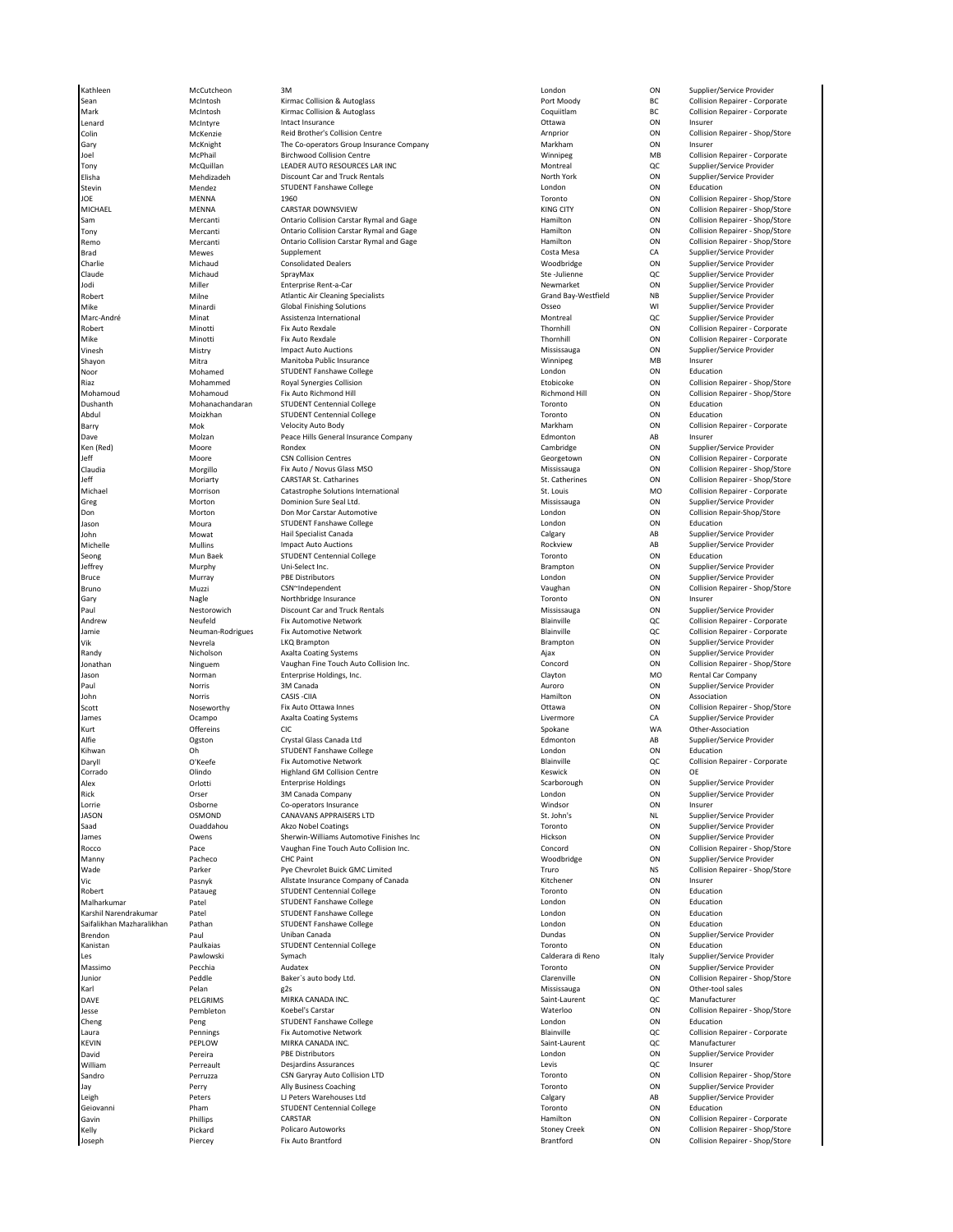Todd Pike Consolidated Dealers Woodbridge ON Supplier/Service Provider Noting the the state of the component of the state of the state of the state of the state of the state of the state provider in the state of the state of the state of the state provider in the state of the state of the sta Christian Pontejos STUDENT Centennial College Toronto ON Education مست بالمستحدة المستحدة المستحدة المستحدة المستحدة المستحدة المستحدة المستحدة المستحدة المستحدة المستحدة المستح<br>2010 - Denis Popovic STUDENT Centennial College Toronto Toronto Toronto ON Education<br>2011 - Mike Potporski She Mike Potporski Sherwin Williams Fenelon Falls ON Supplier/Service Provider Chris Powell Enterprise Rent a Car Scarborough ON Supplier/Service Provider Paul Pressick Desjardins Pontypool ON Insurer Abdul Qudeir STUDENT Centennial College Toronto ON Education Mark **Mark Raftis College APPRENTICE Fanshawe College** College London **London** ON Education Mark **Markham Communistate Insurance** Allstate Insurance **Markham Markham ON Insurer** CON Insurer Mustafa Rajab CARSTAR Canada Toronto ON Collision Repairer - Corporate Global Finishing Solutions and the Chinese Cosseo School Chinese Cosseo MIC Supplier/Service Provider<br>
Supplier/Service Provider<br>
Transtar Autobody Technologies and the Chinese Cosseo Bradford Cosseo Cosseo Supplier/Servic Andy Ramjohn Transtar Autobody Technologies Bradford ON Supplier/Service Provider STUDENT Fanshawe College Sukanya Ray Ghosh Rousseau Communication Montreal QC Media Bruce Redwood Sherwin Williams Automotive Finishes Mississauga ON Supplier/Service Provider Quinn Regis Belron Canada Mississauga ON Supplier/Service Provider مسموسية المستقادة المستقدمية المستقدمية المستقدمية المستقدمية المستقدمية المستقدمية المستقدمية والمستقدمية المس<br>1994 - المستقدم المستقدمية المستقدمية المستقدمية المستقدمية المستقدمية المستقدمية المستقدمية المستقدمية المست Dingchao Ren STUDENT Fanshawe College London ON Education Kyle Reyes STUDENT Centennial College Toronto ON Education Parker Riall STUDENT Centennial College Toronto College The Wawanesa Mutual Insurance Toronto ON Education College T<br>The Wawanesa Mutual Insurance The Wawanesa Mutual Insurance Dario Ricciutelli The Wawanesa Mutual Insurance Company Toronto ON Insurer James Riegling APPRENTICE Fanshawe College London ON Education Max **Montreal Community Community Community** Provider Community Provider Advantagement Community Provider Advantagement Community Provider Advantagement Community Provider Advantagement Community Provider Advantagement Com Wayne **Example 20 No. 2018 Wayne Cambridge** Cambridge Cambridge ON Supplier/Service Provider Sebastien Rivaud Solera Canada (Audatex) Toronto ON Supplier/Service Provider Bill Robb Audatex Canada North York ON Supplier/Service Provider Kim Roberts Fix Auto Barrie North Barrie ON Collision Repair-Shop/Store John Rodrigues Fix Automotive Network Blainville QC Collision Repairer - Corporate Randy Supplier/Service Provider ARI Financial Services Mississauga Mississauga ON Supplier/Service Provider (ARI Financial Services Mississauga Development ARI Financial Services Mississauga Development ARI Financial Servi Jean-Luc Rousseu Rousseau Communication Montreal QC Media APPRENTICE Fanshawe College Gregory Roy Progi Trois-Rivieres QC Supplier/Service Provider Clark Roylance STUDENT Fanshawe College London ON Education Luc Ruest TD Insurance Shediac River NB Insurer Tyler Russell APPRENTICE Fanshawe College London ON Education Charles Ryans STUDENT Fanshawe College London ON Education Roger Ryckewaert Solera Toronto ON Supplier/Service Provider Trevor Rymal STUDENT Fanshawe College London ON Education Scott Saal Saal Auto data labels Auto Auto data labels Deer Park Deer Park NY Supplier/Service Provider NY Supplier/Service Provider Atul Saigal TD Insurance and the Saigal TD Insurance and the Secondary Markham ON Insurer Baljeet Sandhu STUDENT Fanshawe College London ON Education Ajaypal Sandhu STUDENT Fanshawe College London ON Education Snapsheet **Shark Shark Shark Shark Shark Shark Shark Shark Shark Shark Shark Shark Shark Shark Shark Shark Shark Shark Shark Shark Shark Shark Shark Shark Shark Shark Shark Shark Shark Shark Shark Shark Shark Shark Shark S** Paulo Santos Centennial College Centennial College Controller College Controller Controller Controller Controller Steve Sargent Fanshawe College College Steve London London ON Education Arianna Sassani AkzoNobel Macomb MI Supplier/Service Provider Jean-Luc Sauriol ALLDATA Mirabel QC Supplier/Service Provider Mike Savage 3M Canada Company 3M Canada Company Savage 3M Canada Company Savage of Company Milton ON Supplier/Service Provider<br>Milton OC Manufacturer SAVAGE MIRKA CANADA INC. SCOTT SAVAGE MIRKA CANADA INC. Saint-Laurent QC Manufacturer Gideon Scanlon Media Matters Peterborough ON Media Paul Scardera Assistenza International Assistenza International Assistenza International Assistenza International Montreal Montreal QC Supplier/Service Provider Tony Scavuzzo Fix Auto Whitby Whitby ON Collision Repair-Shop/Store My STUDENT Centennial College College Controllers Studies of the Myles Studies of College Toronto College Toronto College Toronto College Toronto College Toronto College Toronto ON Supplier/Service Provider Benjamin Scheiner Scheiner Sia Abrasives J.J.S. Newmarket Newmarket ON Supplier/Service Provider Supplier/Service Provider Petra Schroeder Collisionista (Petra Schroeder Collisionista View Assocation Numeric Mi Assocation T.J. Schultz Chief Automotive Technologies Madison IN Supplier/Service Provider Affinity Luxury Car Rentals Elinor Schwob Fanshawe College London ON Education Kerry Scott Greenbank Industries Inc. Greenbank ON Supplier/Service Provider Sam Scott Solera Canada (Audatex)<br>Sam Scott Solera Canada (Audatex) Toronto Toronto ON Supplier/Service Provider<br>Robert Searle Searle Axalta Coatine Systems Robert Searle Searle Axalta Coating Systems Pointe-Claire Pointe-Claire QC Supplier/Service Provider and Axalta Coating Systems Tifarah Senkow Advantage Parts Solutions Vancouver BC Supplier/Service Provider Anisabibi (Anisha) Shaikh Tiger Auto Parts Scarborough ON Supplier/Service Provider Bhavan Shanmugarajah STUDENT Centennial College Toronto ON Education STUDENT Fanshawe College<br>Fanshawe College James Shaw Shaw Fanshawe College College And Contact Condon London ON Education College Boris **Shmorgun** Troton Canada Inc. The Supplier Service Provider on the Supplier/Service Provider on the Supplier of Supplier/Service Provider Brad Sicotte (Catastrophe Solutions International St. Louis St. Louis MO Collision Repairer - Corporate<br>Sicotte Sidhu STUDENT Fanshawe College (St. Louis London Collision Repairer - Corporate Jaskirat Sidhu STUDENT Fanshawe College London ON Education

Andrew Piper Fix Auto Kingsville Kingsville ON Collision Repairer - Shop/Store Laurence Pizzo Enterprise location d'autos Mont-Royal QC Fournisseur/Fournisseur de services end and the control of the Simplicity Car Care Simplicity Car Care Scarborough ON Collision Repairer - Corporate<br>Prochilo Simplicity Car Care Domenic Prochilo Simplicity Car Care Scarborough ON Collision Repairer - Corporate David Raposo Assured Automotive Mississauga ON Collision Repairer - Shop/Store Jason Raposo Assured Automotive Mississauga ON Collision Repairer - Shop/Store Marty Reddick Supreme Collision Centre Aurora ON Collision Repairer - Shop/Store Supplier/Service Provider Melanie Rice PPG Canada Kitchener ON Supplier/Service Provider David Richard CosmosSync St-Sauveur QC Fournisseur/Fournisseur de services erb 1992 (Schler Richter Holdings Enterprise Holdings Enterprise Enterprise Enterprise Enterprise Enterprise E<br>Apple of the Apple Apple College Apple Enterprise Holdings (Schler London 1993 (ON Education Belandings Apple<br>R Collision Repairer - Corporate Darrell Robillard Fix Auto Collision St. Thomas ON Collision Repairer - Shop/Store Collision Repairer - Corporate Craig Ross Consolidated Dealers Woodbridge ON Supplier/Service Provider Dennis Rossetto Fix Auto Grimsby Grimsby ON Collision Repairer - Shop/Store Collision Repairer - Corporate Supplier/Service Provider Sary Santos Mohn's Unique Auto Body Ltd Toronto Toronto ON Collision Repairer - Shop/Store<br>Steve Sargent Fanshawe College Steve Toronto Dendon ON Education ON Education Kyle Schmuck Wendell Motors Kitchener ON Collision Repairer - Shop/Store Jeff Schroder [Car-Part.com](https://linkprotect.cudasvc.com/url?a=https%3a%2f%2fCar-Part.com&c=E,1,J0trKeyubwCBGWPNx7HPMLQm8EQjsuaDu-4BybiG1nmoH3ySkt14UhZ_nrHRNkHXCQaFMbHqjCB97OV_tTy7OXiRVV4dnC7RUccvoYHTxw8poePCY9Q,&typo=1) Ft. Wright KY Collision Repairer - Corporate Janice Schroder [Car-Part.com](https://linkprotect.cudasvc.com/url?a=https%3a%2f%2fCar-Part.com&c=E,1,J0trKeyubwCBGWPNx7HPMLQm8EQjsuaDu-4BybiG1nmoH3ySkt14UhZ_nrHRNkHXCQaFMbHqjCB97OV_tTy7OXiRVV4dnC7RUccvoYHTxw8poePCY9Q,&typo=1) Car-Part.com Car-Part.com Schrode Careae Corporate Corporate Corporate Corporate Roger Schroder [Car-Part.com](https://linkprotect.cudasvc.com/url?a=https%3a%2f%2fCar-Part.com&c=E,1,J0trKeyubwCBGWPNx7HPMLQm8EQjsuaDu-4BybiG1nmoH3ySkt14UhZ_nrHRNkHXCQaFMbHqjCB97OV_tTy7OXiRVV4dnC7RUccvoYHTxw8poePCY9Q,&typo=1) Ft. Wright KY Collision Repairer - Corporate Myra See Lakeshore Collision & Glass, CSN Port Hope ON Collision Repairer - Shop/Store George See See Sueshore Collision & Glass, CSN See Port Hope ON Collision Repairer - Shop/Store Shop<br>Glass of the See State of the Automotive Network Store of the Collision Repairer - Corporate OC Sullision Repairer - Corp Reg See See Fix Automotive Network Blainville Blainville Blainville QC Collision Repairer - Corporate ---<sub>o</sub><br>Sylvain Seguin Fix Auto Canada Inc. Montreal Montreal QC Collision Repairer - Corporate<br>Tifarah Senkow Advantage Parts Solutions (Montreal Vancouver BC Supplier/Service Provider Supplier/Service Provider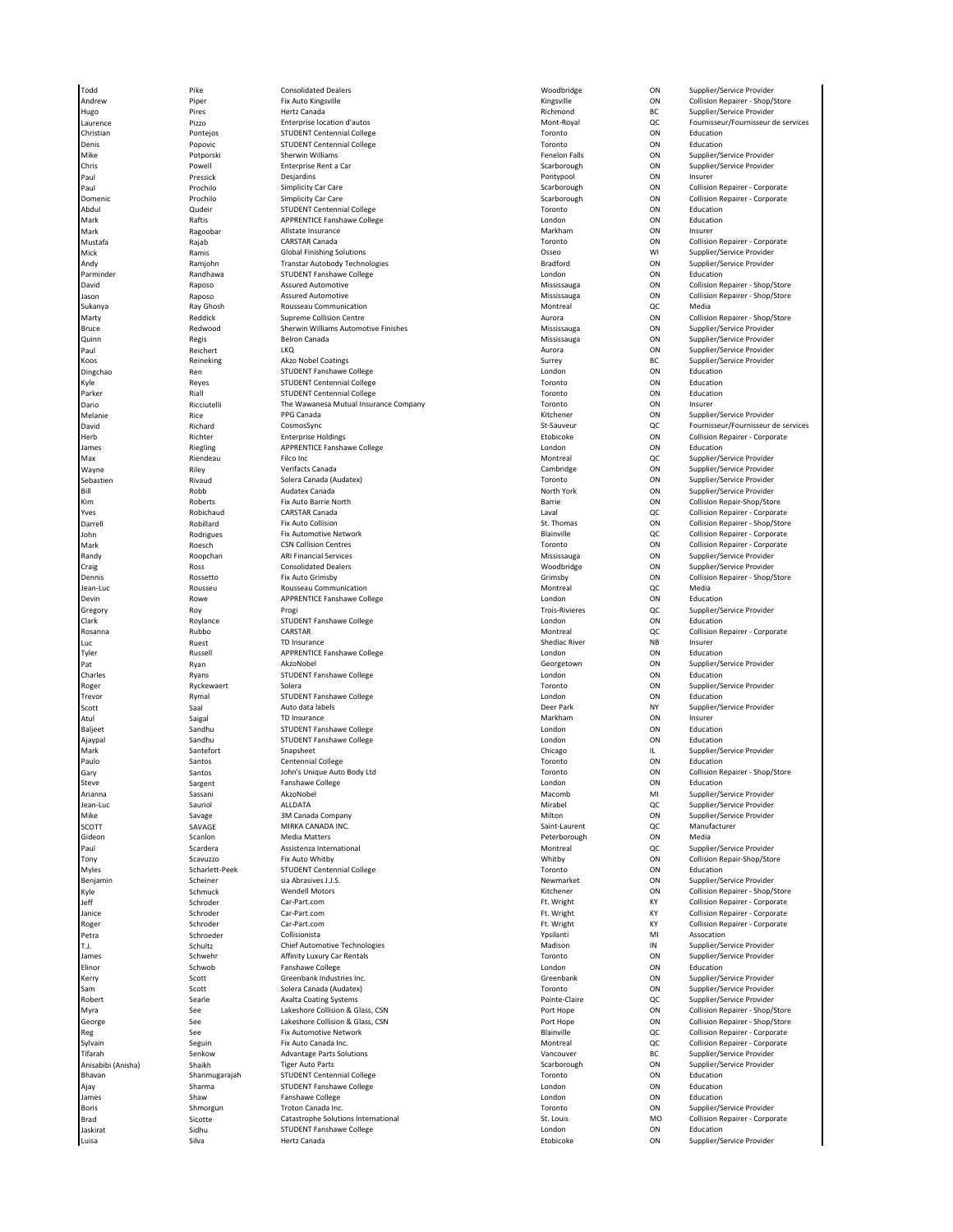Indira Singh Centennial College Toronto ON Education Akashdeep Singh STUDENT Fanshawe College STUDENT Fanshawe College London London ON Education munical strategy of the STUDENT Fanshawe College (Stategy of Studies and London on Schutztion Singh STUDENT Fanshawe College (Stategy of London on Schutztion Distriction Singh STUDENT Fanshawe College (Stategy of London on Bhupinderjit Singh STUDENT Fanshawe College London ON Education Davinder Singh STUDENT Fanshawe College London ON Education است بن المسلمين المسلمين المسلمين المسلمين المسلمين المسلمين المسلمين المسلمين المسلمين المسلمين المسلمين المس<br>Harshpreet Singh STUDENT Fanshawe College State Singh STUDENT Fanshawe College State Singh Stucation SILLENT Fanshawe College Karan Singh STUDENT Fanshawe College London ON Education Karandeep Singh STUDENT Fanshawe College London ON Education STUDENT Fanshawe College Simarjot Singh STUDENT Fanshawe College London ON Education y STUDENT Fanshawe College and Student Student London London Contact Contaction Contaction Contaction of Studen<br>Student Student Policaro Autoworks Published Contact Student Student Contact Contact Contaction Collision Repa Jay Singh Policaro Autoworks Stoney Creek ON Collision Repairer - Shop/Store inderjit Singh skydome Auto @ Body Centre Brampton ON Collision Repairer - Shop/Store nderpal Singh skydome Auto @ Body Centre (State Brampton Stampton Collision Repairer - Shop/Store - Shop/Store<br>- Singh Singh Audatex Audatex Auto & Audatex (State Brampton Supplier/Service Provider)<br>- Toronto ON Supplier/ Daniel Singh Audatex Toronto ON Supplier/Service Provider Shanger Sinniah ANT Autobody Scarborough ON Collision Repairer - Shop/Store Impact Auto Auctions Richard Slater Supplier/Service Provider Rondex Creek Stoney Creek ON Supplier/Service Provider Brian Management Slaunwhite Canadian Tire Corp (State of Corp) (State of Halifax (Septer/Service Provider of C<br>Patrick Smart CAROUFST Canada (CAROUFST Canada (Septer/Service Provider of Carolist Canadian ) (Supplier/Servi Patrick Smart Smart CARQUEST Canada COMES CONSERVITY CON Supplier/Service Provider Jeremy Smith APPRENTICE Fanshawe College London ON Education Jim Smith ALU-AUTOTECH Brampton ON Supplier/Service Provider Saskatchewan Government Insurance **Saskatchewan Government Insurance Regina** SK Insurer **SK Insurer**<br>Carstar Component Insurance **Regina** Hamilton **Collision Repairer** - Corporate Marty **Smith Carstar Corporate Carstar** Carstar Corporate Corporate Corporate Corporate Corporate Corporate Corporate Eric Snelgrove STUDENT Fanshawe College London ON Education Ajay Pal Sohal STUDENT Fanshawe College London ON Education Paul Souliere BASF Canada Inc. Toronto ON Supplier/Service Provider Carworx Carworx Carworx Carworx Carworx Carworx Carworx Collision Repairer - Corporate<br>PPG Canada Inc. Collision Repairer - Corporate Carework Collision Repairer - Corporate Provider Scott Spike PPG Canada Inc. Channel Spike PPG Canada Inc. Scott Supplier/Service Provider on Supplier/Service Provider Jayme Splaine Splaine Reid Brother's Collision Centre (Schware Armprior Centre Armprior Centre Armprior Centre<br>The Splaine Splaine Splaine Store (School is a Arnestial Centre Armprior Armprior Collision Repairer - Shop/Sto Brett Stachel Stachel sia Abrasives J.J.S. Newmarket Newmarket ON Supplier/Service Provider Tony Staffiere Massive Auto Collision Inc. Toronto ON Collision Repairer - Shop/Store Angelo Staffiere Massive Auto Collision Inc. Communication of the Collision Repairer - Shop/Store Massive Auto Collision Inc. Collision Repairer - Shop/Store<br>Michael Stanghetta APPRENTICE Fanshawe College College London Lo Michael Stanghawe College London (Education College London College London College London College London College<br>APPRENTICE Fanshawe College London Donald London College London College London (Apple London College London) مست و المستخدم المستخدم المستخدم المستخدم المستخدم المستخدم المستخدم المستخدم المستخدم المستخدم المستخدم المستخ<br>Nicholas Stanov APPRENTICE Fanshawe College And the London Condon ON Extra Stark Consolidated Dealers (2012) Chelsea Stebner Parr Auto Body Saskatoon SK Collision Repairer - Shop/Store الساحة المساحة المساحة المساحة المساحة المساحة المساحة المساحة المساحة المساحة المساحة المساحة المساحة المساحة<br>19 Arlington TX Education Taggles Toyota Canada Inc<br>19 Arlington Toyota Canada Inc Paul Stella Toyota Canada Inc Toronto ON OE Robbie Stern Stern Axalta Coating Systems Richmond Hill ON Other-Paint Manufacturer Channel Axalta Coating Systems Wesley Stokes STUDENT Fanshawe College London ON Education BOB STRACINA MIRKA CANADA INC. SAINT SAINT-LAURENT SAINT-LAURENT QC Manufacturer Suraj Suba PPG Mississauga ON Supplier/Service Provider Abhin Sudhakaran STUDENT Fanshawe College College London London ON Education Tony Sutera Sardo RSA Montreal QC Insurer onathan Survey Studies (Studies of the Studies of the Studies of the Studies of the Studies of the Studies of the Studies of the Studies of the Studies of the Studies of the Studies of the Studies of the Studies of the Stu Holly Switzer-Pitts Sync Mobile Solutions Subsections Mississauga ON Supplier/Service Provider Supplier/Service Provider Jillian Szabo Fix Auto Brantford Brantford ON Collision Repairer - Shop/Store Peter Sziklai Tsawwassen Collision Ltd. Delta BC Collision Repairer - Shop/Store Tony Taj Fix Auto Oak Ridges Richmond Hill ON Collision Repairer - Shop/Store Manda Inc. (Collision Repairer - Shop/Store - SATA Canada Inc. Vaughan Collision Repairer - Shop/Store - Shop/Store<br>Manda Stratford Christian Collision Repairer - Shop/Store - Stratford Collision Repairer - Shop/Store - Sh Andrew Tapley Fix Auto Stratford Stratford ON Collision Repairer - Shop/Store CARSTAR Brampton West CARSTAR Brampton West Carlos Brampton Collision Repairer - Shop/Store<br>Carlos Tavares CARSTAR Brampton West Brampton College College Carlos Brampton Collision Repairer - Shop/Store<br>Tavlor Tavares APPRE APPRENTICE Fanshawe College<br>
1989 PPG Canada Inc. College London College London College London College London ON Supplier/Service Provider Wendy **Taylor Taggior** PPG Canada Inc. The Canada Inc. Consumer Canada Inc. Mississauga ON Supplier/Service Provider .<br>Kevin Taylor Taylor Taylor Autobody and the Segment Regina SK Collision Repair-Shop/Store Taylor Collision Rep Jessica Taylor Fix Automotive Network Blainville QC Collision Repairer - Corporate Don Teevens Consolidated Dealers Co-operative Inc. Burlington ON Supplier/Service Provider asTech Plano Terms and Terms and Terms asteroider and Terms and Terms and Terms and Terms and Terms and Terms a<br>Fix Auto Oak Ridees Terms and Terms and Terms and Terms and Terms and Terms and Terms and Terms and Terms and Samantha Teves Fix Auto Oak Ridges Richmond Hill ON Collision Repairer - Shop/Store Michael Thibault Enterprise Rent a Car Dorval QC Supplier/Service Provider STUDENT Centennial College Steve Thompson Fix Automotive Network Blainville QC Collision Repairer - Corporate Jared Thompson Entreprise Rent-A-Car London ON Supplier/Service Provider Peter **1988** Thompson Ford Motor Company of Canada **Peter School Company of Canada** Peterborough ON OE<br>Peterborough ON Media Matters Media Matters Orest Tkaczuk Media Matters Peterborough ON Media Scott Scott Enterprise Rent a Car Scarborough Scarborough ON Supplier/Service Provider Tony Tombesi Axalta Coating Systems North Bay ON Supplier/Service Provider Rick Tong Tong Uniparts OEM Canada Canada Canada Mississauga ON Supplier/Service Provider Nancy Collision Repairer - Corporate Fix Automotive Network **Blainville** Blainville **Blainville** QC Collision Repairer - Corporate Ron Tremblay Automotive Retailers Association Burnaby BC Other amie Samie Schwarter (Service Provider Treschak Enterprises Schwarter (Service Provider Mediand ON Supplier/Service Provider<br>Treschak Treschak Treschak Enterprises Schwarter (Service Provider Welland ON Supplier/Service Pr Chris Chris Treschak Treschak Enterprises Welland Welland ON Supplier/Service Provider Joe Tristaino EASTGATE FORD CSN COLLISION Hamilton ON Collision Repairer - Shop/Store STUDENT Fanshawe College London College London College London College London College London College London College London College London College London College London College London College London College London College Lo مات و التعليم المستقلة التي تعليم المستقلة المستقلة التي تعليم المستقلة التي تعليم المستقلة التي تعليم التي يت<br>Tracy Tracy Tracy Tracy Tuckett Carstar Canada Tracy Tuckett Carstar Canada Midhurst ON Collision Repairer - Corporate Chris **Tuma** CAA Insurance Company CAA Insurance Company Christian Company Christian Company Christian Company Company Patrice بوي Trois-Rivieres وProgi Trois-Rivieres وPatrice Trois-Rivieres وProgi Trois-Rivieres وPatrice Provider<br>Martin Turenne Uniparts OEM Canada (Provider Mississauga Mississauga – ON Supplier/Service Provider Martin 1986 Turenne 1986 Uniparts OEM Canada 1986 Supplier Service Provider Units of the University ON Supplier/Service Provider<br>Morbert 1986 Turi Canada Mississauga Commical Insurance Norbert **Turi** Turi Economical Insurance **Northern Communist Communist Communist Communist Communist Communist Communist Communist Communist Communist Communist Communist Communist Communist Communist Communist Communist C** Roger Sommen Hurmel Autoquip Canada (Automarket Newmarket ON Supplier/Service Provider<br>New Turner SATA Canada Inc. (Autorism SATA Canada Inc. Shop)'s Daughan (Autorism ON Collision Repairer - Shop) John Turner SATA Canada Inc. Vaughan ON Collision Repairer - Shop/Store Keith Charles (NAP inc. (NAPA/CMAX) (NAPA And the Supplier/Service Provider and Tuttosi UAP inc. (NAPA/CMAX) Mark Uyeda Northbridge Insurance Toronto ON Insurer Andy Charles Valiantis This FINISHMASTER FINISHMASTER Supplier/Service Provider Material on Supplier/Service Provider ( Pamela Vamplew Wawanesa Mutual Insurance Company Burlington ON Insurer Ryan Van Driel Consolidated Dealers Woodbridge ON Supplier/Service Provider STUDENT Fanshawe College **Adam Van London Car-Part.com** Car-Part.com Car-Part.com Car-Ron 1997 - The View Wan Raamsdonk [Car-Part.com](https://linkprotect.cudasvc.com/url?a=https%3a%2f%2fCar-Part.com&c=E,1,J0trKeyubwCBGWPNx7HPMLQm8EQjsuaDu-4BybiG1nmoH3ySkt14UhZ_nrHRNkHXCQaFMbHqjCB97OV_tTy7OXiRVV4dnC7RUccvoYHTxw8poePCY9Q,&typo=1) المستخدم المستخدم المستخدم والتعارية والتعارية والتعارية والتعارية<br>1997 - Sonia Varennes Varennes CosmosSync Sonia 1986 Sonia Varennes CosmosSync CosmosSync Stephen Communist Communist Communist Communist Communist Communist<br>Strick Stephen Controller Controller Controller Communist Communist Communist Communist Communist Communis Frisk Veneziano CARSTAR Brampton Brampton ON Collision Repair-Shop/Store Bill March Verrall Mondex (Rondex Creek Stoney Creek ON Supplier/Service Provider<br>۱۳۹۲ - Tony Collision Repairer - Shop Tony Vieira Markham Auto Body Pickering ON Collision Repairer - Shop/Store

Supplier/Service Provider Collision Repairer - Shop/Store Collision Repairer - Shop/Store Collision Repairer - Corporate